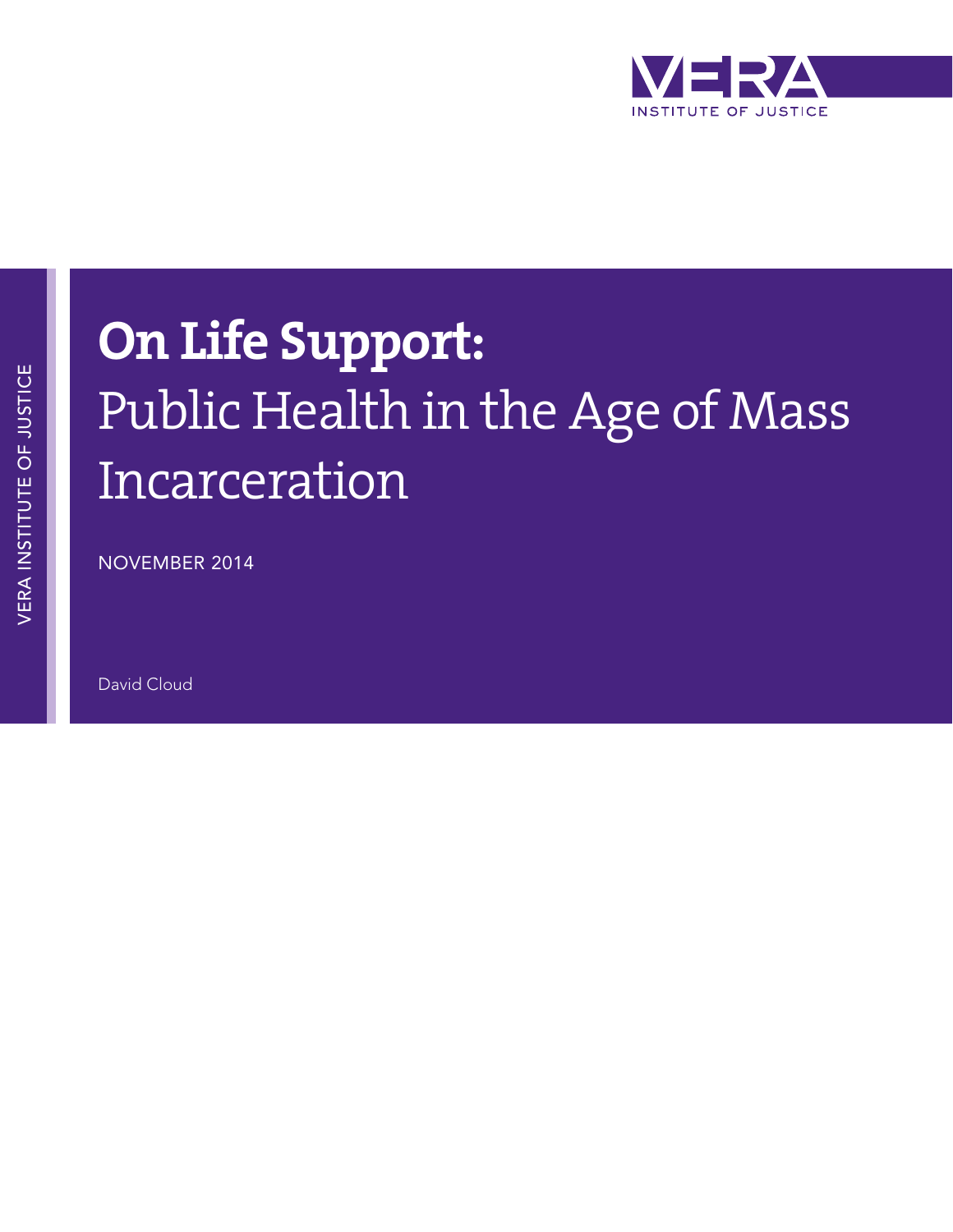#### FROM THE PRESIDENT

Vera's Justice Reform for Healthy Communities initiative aims to improve the health and well-being of communities that have been most impacted by decades of mass incarceration. Guided by a national advisory board comprised of public health and criminal justice policymakers, practitioners, researchers, and advocates, the initiative advances its mission through public education, coalition building, briefings, and publications. It will examine the role of mass incarceration as a driver of health disparities—both behind bars and in communities—and it will look at opportunities to apply a public health framework to address aspects of the criminal justice system that deepen social inequalities and exacerbate health disparities.

This work is a logical next step for Vera, as we have long explored the intersection of justice and health systems for the betterment of disadvantaged communities. National healthcare reform efforts under the Affordable Care Act, combined with national, state, - and local leaders seeking ways to reduce incarceration, provide an ideal opportunity for Vera to build on that body of work.

This report is the first in a series of publications Vera will release to inform policymakers on opportunities created by the ACA to enhance public safety and reform sentencing and corrections practices by advancing public health. By fostering new ideas and more effective solutions, we can reduce costs, strengthen and expand services, and improve public health outcomes for families and communities.

Nicholas Turner President and Director Vera Institute of Justice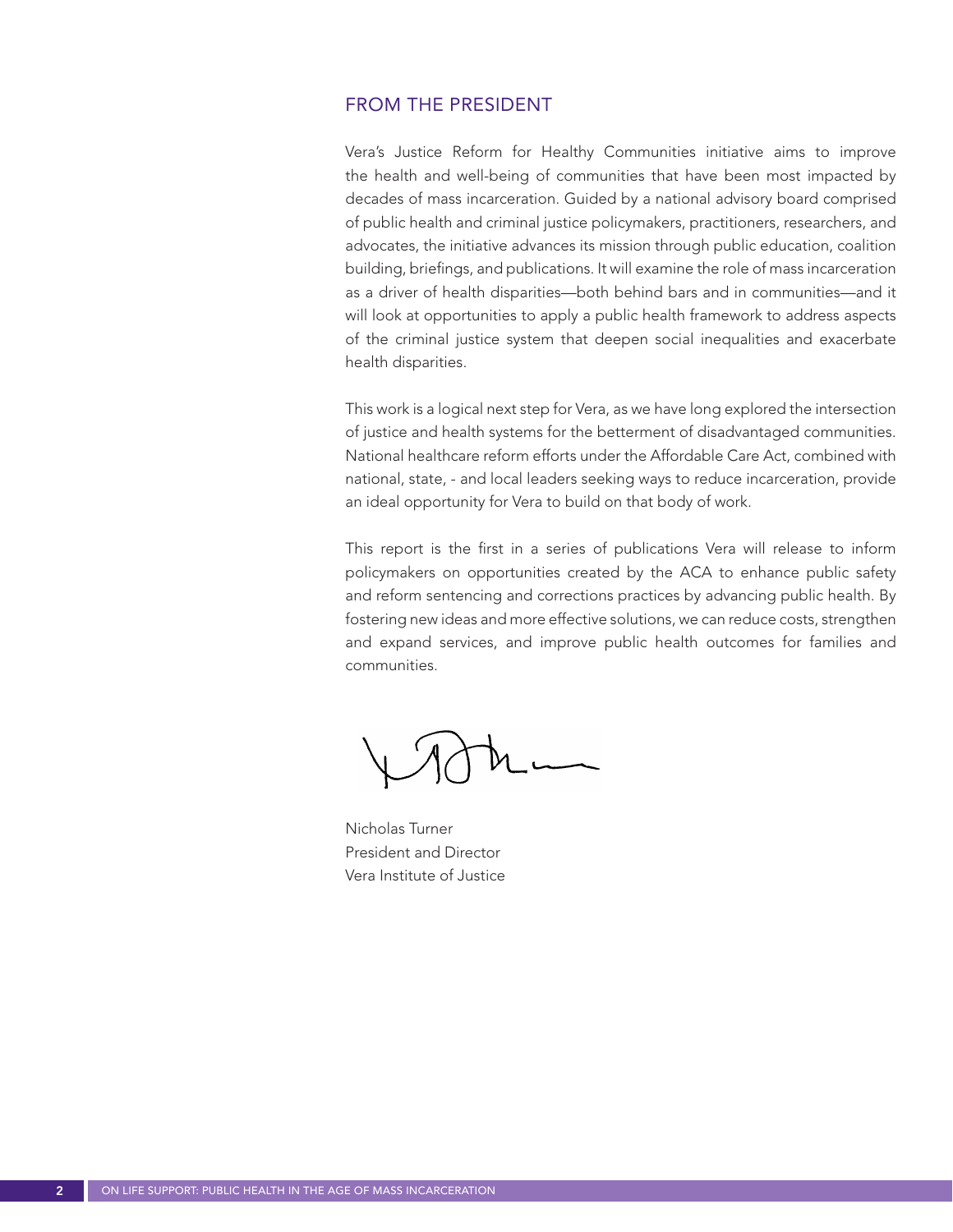## **Contents**

- Introduction
- The Burden of Disease Behind Bars
- Conditions of Confinement and Health
- The Health of Communities
- A Political Landscape Ripe for Reform
- The Potential of the Affordable Care Act
- Conclusion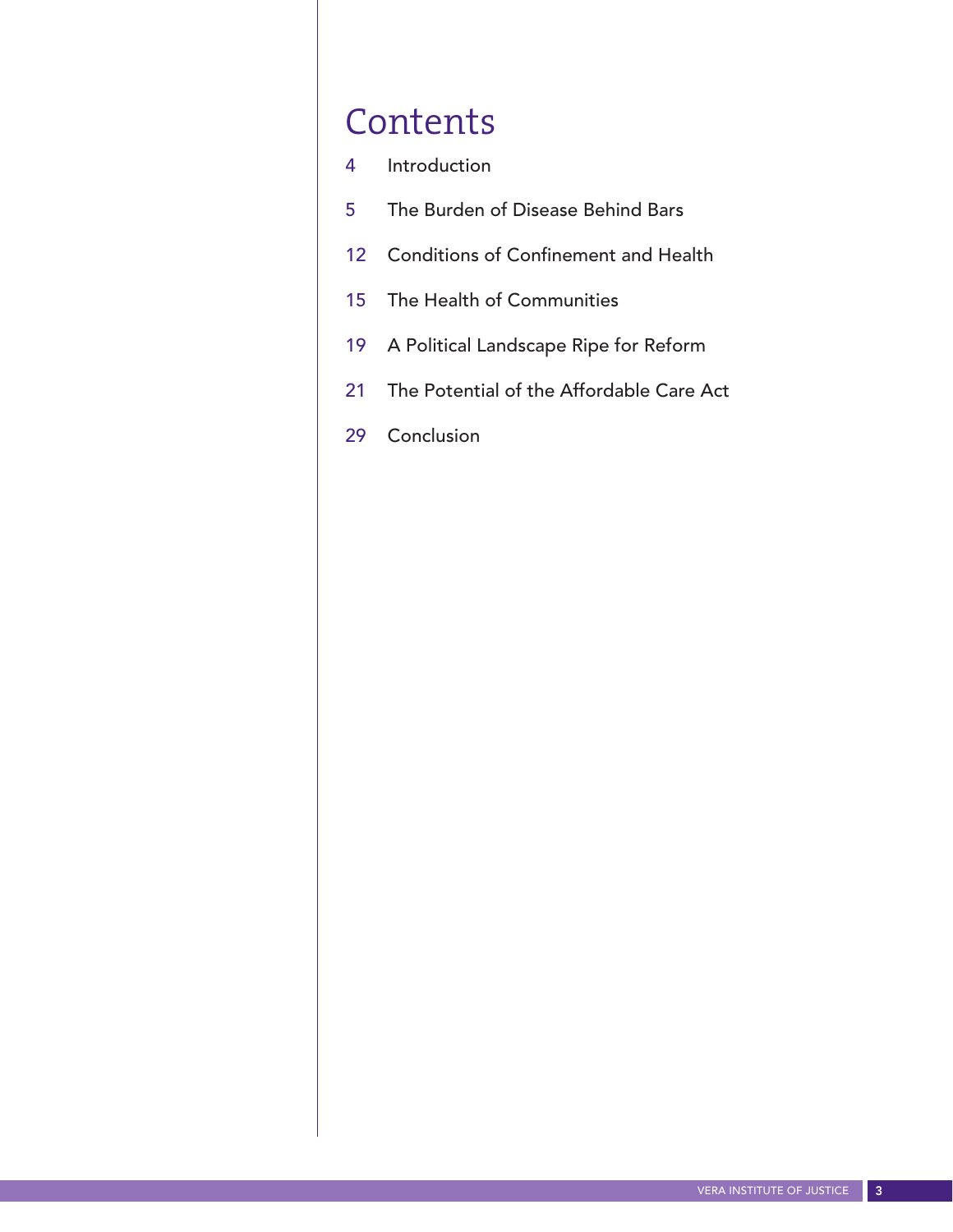### Introduction

Over the past century, the U.S. population as a whole has benefited from continuous gains in health and longevity, such as longer life expectancy and lower infant mortality rates, but these gains have not been distributed evenly across the nation's populace. For example, between 1980 and 2000, people in higher socioeconomic groups experienced larger gains in life expectancy than those in poorer groups, and the gaps in health between poor and wealthy Americans widened. Research in epidemiology shows that growing inequalities in health outcomes parallel rising trends in U.S. income inequality.<sup>1</sup>

Health disparities persist deeply in American society. For all of U.S. history, racial and ethnic minorities and other historically marginalized groups, especially those living in poverty, have faced more barriers in accessing care, received poorer quality care, and experienced worse health outcomes than the rest of the population.<sup>2</sup>

In society, the social determinants of health (SDH)—defined by the World Health Organization as "the circumstances in which people are born, grow up, live, work, and age, as well as systems designed to deal with illness"—are major contributors to health disparities. Thus, major social, political, and economic changes and social safety net policies impacting living conditions in communities shape health disparities.<sup>3</sup> For example, the gap in health outcomes between black and white Americans narrowed in the years following historic advances in equality achieved by the Civil Rights Movement in the 1960s.<sup>4</sup> Conversely, disparities widened between 1980 and 1991 amidst deep cuts to social safety net programs and publicly-funded health services that benefit low-income minority populations.<sup>5</sup>

The large-scale expansion of incarceration has become one such factor in the constellation of social determinants of health.<sup>6</sup> Over the last 40 years the criminal justice system has expanded to such a degree that, today, mass incarceration is one of the major contributors to poor health in communities.<sup>7</sup> Since the 1970s, the correctional population in the U.S. has grown by 700 percent and, from 1982 to 2001, state expenditures on corrections increased each year, outpacing overall budget growth, and swelling from \$15 billion to \$53.5 billion, adjusted for inflation. Since then, expenditures on incarceration have hovered around \$50 billion.<sup>8</sup>

Mass incarceration is one of a series of interrelated factors that has stretched the social and economic fabric of communities, contributing to diminished educational opportunities, fractured family structures, stagnated economic mobility, limited housing options, restricted access to essential social entitlements, and reduced neighborhood cohesiveness.<sup>9</sup> In turn, these collateral consequences have widened the gap in health outcomes along racial and socioeconomic gradients in significant ways. For example, research in epidemiology indicates that had the U.S. incarceration rate remained at its 1973 level, then the infant mortality rate would have been 7.8 percent lower than it was in 2003, and disparity between black and white infant deaths nearly 15 percent lower.<sup>10</sup>

*Health disparities persist deeply in American society.*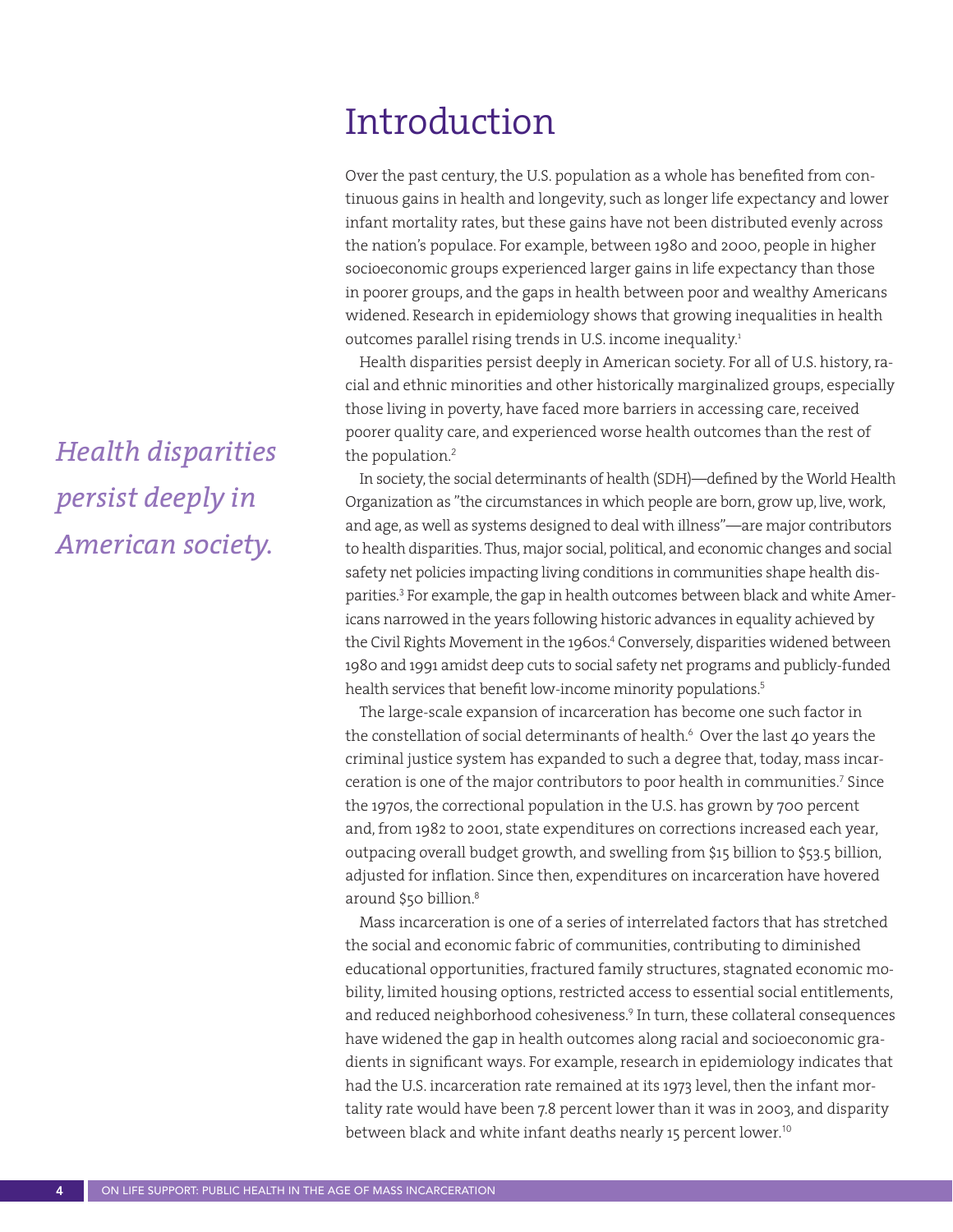The millions of people who cycle through the nation's courts, jails, and prisons experience chronic health conditions, infectious diseases, substance use, and mental illness at much higher rates than the general population. The conditions of confinement inside jails and prisons, such as overcrowding, violence, sexual victimization, use of solitary confinement, and lower standards of medical care are harmful to the physical and mental health of incarcerated individuals.

There is, however, growing interest among health and justice system leaders to work together in the pursuit of health equity, public safety, and social justice. In many states and localities, health and justice agencies are already working collaboratively to enroll eligible people into health plans in different justice settings, bolster diversion programs at the front door of the criminal justice system that aim to steer people away from incarceration and into community-based services, and build the information-sharing frameworks that are needed to promote continuity in care and improve health and public safety outcomes.

This report describes the public health implications of mass incarceration. It summarizes what is known about the burden of disease among people who experience incarceration, identifies the conditions of confinement that are deleterious for health, and discusses the various ways in which the continuous expansion of the criminal justice system has contributed to health disparities over the past 40 years. It then explains why now is an opportune moment to support and expand bipartisan efforts to implement a public health approach to reducing mass incarceration.

# The Burden of Disease Behind Bars

While people in correctional facilities are mostly excluded from national health surveys, an extensive literature review reveals that this population has dramatically higher rates of disease than the general population, and that correctional facilities too often serve as ill-equipped treatment providers of last resort for medically underserved, marginalized people.<sup>11</sup>

#### MENTAL HEALTH

For nearly a century, state psychiatric hospitals were the primary institutions for treating people with mental health problems. These state asylums were established as the result of a 19<sup>th</sup>-century national crusade to decrease the extent that people with mental illness were being housed and abused in jails and poorhouses. Unfortunately, these institutions created further problems, often warehousing patients in deplorable living conditions against their will. In the late 1950s, states began closing their asylums in large numbers with the promise that they would be replaced with a robust network of behavioral health care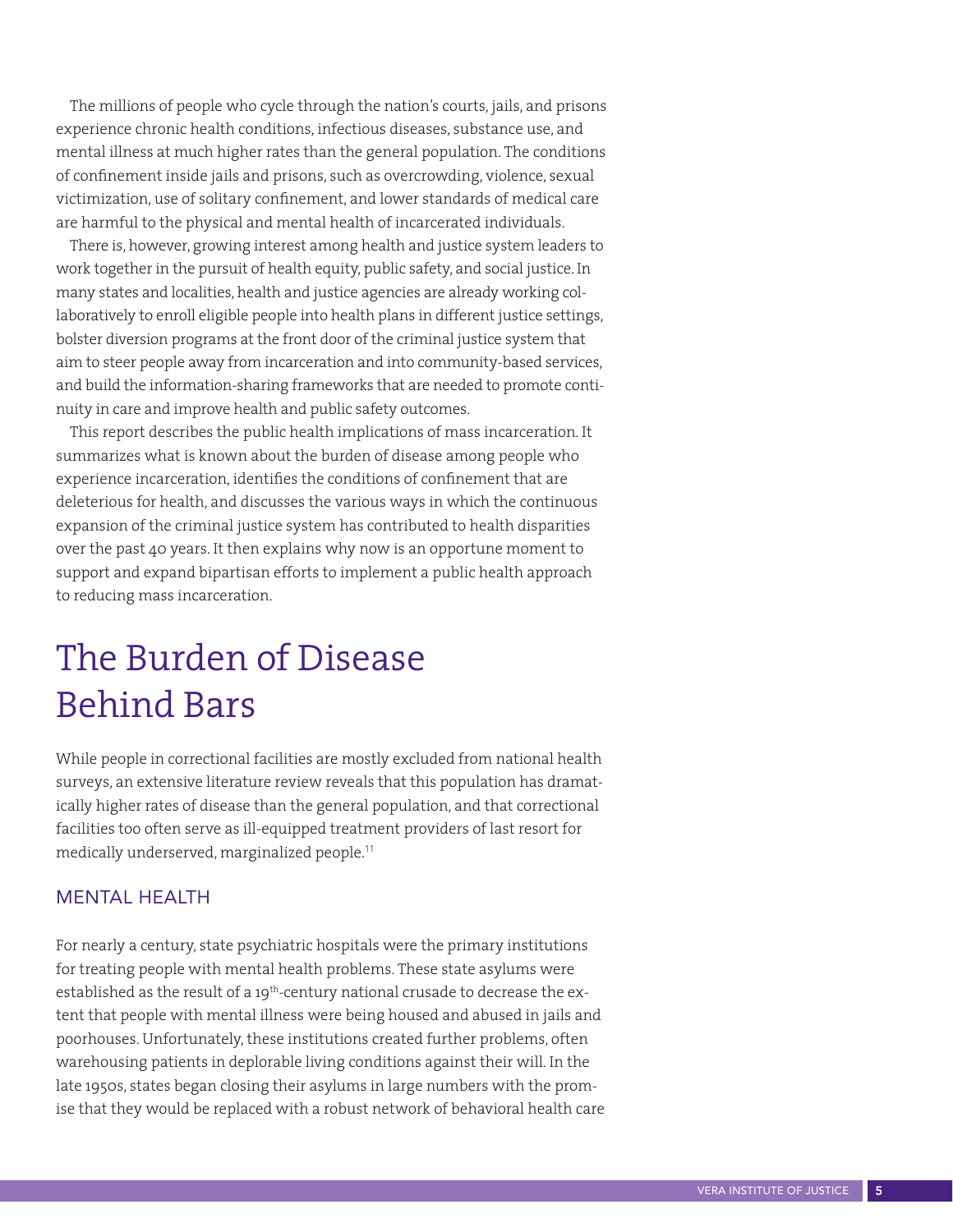# The Burden of Dis

# **Infectious diseases**

**are more prevalent among people who are incarcerated than in the general population.** 



### **HIV/AIDS is 2 to 7 times**

**more prevalent and an estimated 17 percent of all people with HIV living in the U.S. pass through a correctional facility each year.**

### **Hepatitis C occurs at rates 8 to 21 times**

**higher among incarcerated people, and accounts for more deaths in the community than HIV/AIDS.**

#### **Tuberculosis is more than 4 times as prevalent.**



### **Common STDs**

**(sexually transmitted diseases), such as chlamydia and gonorrhea, are more prevalent, especially among incarcerated women who have significant histories of sexual trauma and/or engage in sex work.**

### **One third of women**

**admitted into jails who receive a screen for STDs test positive for syphilis.**

### **Syphilis rates**

**among women incarcerated in New York City are 1,000 times that of the general population.**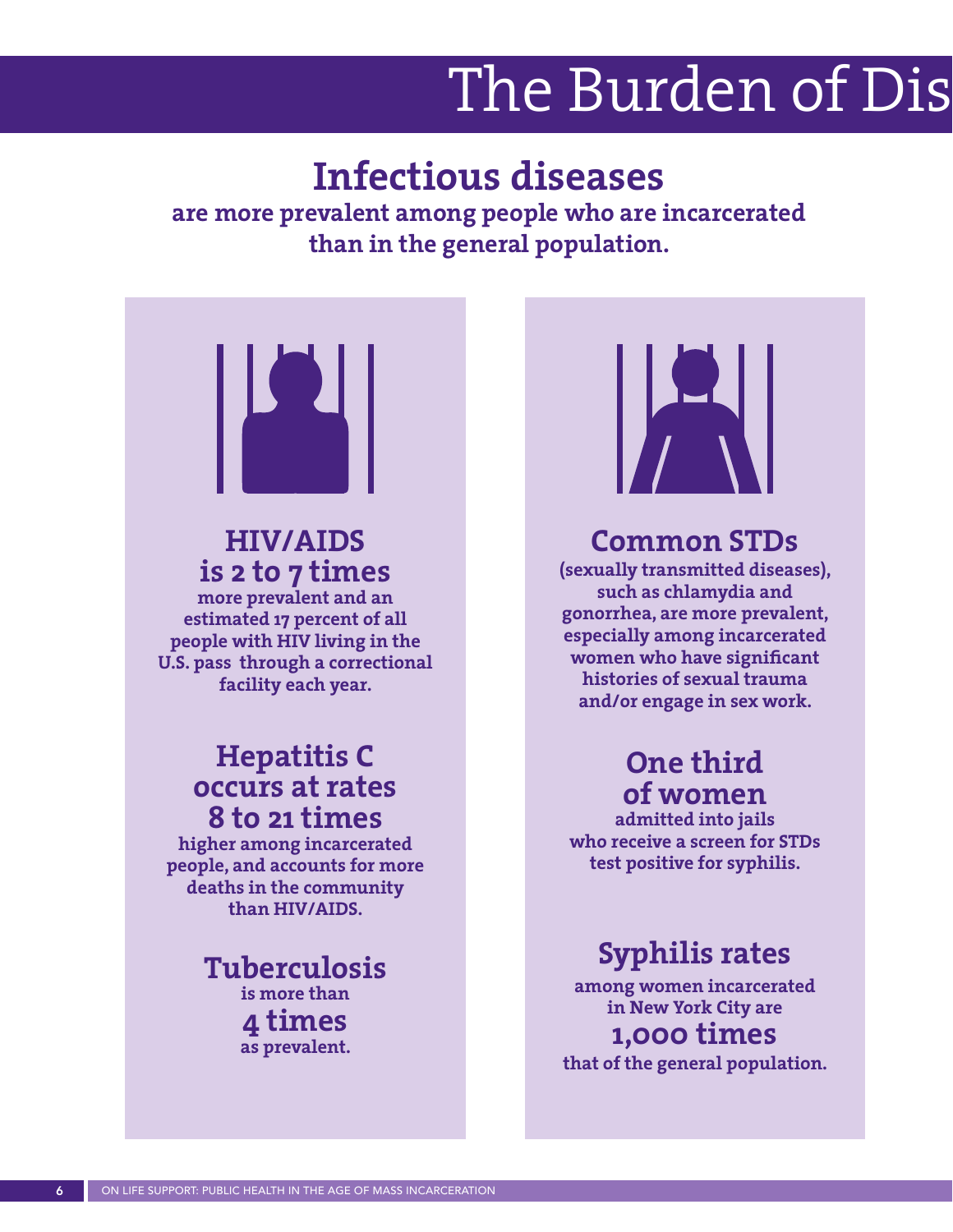# ease Behind Bars



### **Serious mental illnesses in jails**



**In state prisons, prevalence of serious mental illness is 2 to 4 times higher than in the community.**



**72%**

**of people in jail with a serious mental illness also have substance use disorders.**

### **Chronic Disease**

**Between 39 and 43 percent of people in custody have at least one chronic condition.**



**Suicide accounts for one-third of deaths in jails. 15 percent of state prisoners reported violence-related injuries and 22 percent reported accidental injuries.**

### **Graying Behind Bars**

**People aged 55 years and older are among the fastest growing segments of the incarcerated population. Older adults have higher rates of chronic conditions and mental and physical disabilities.**



**2012**

**1992**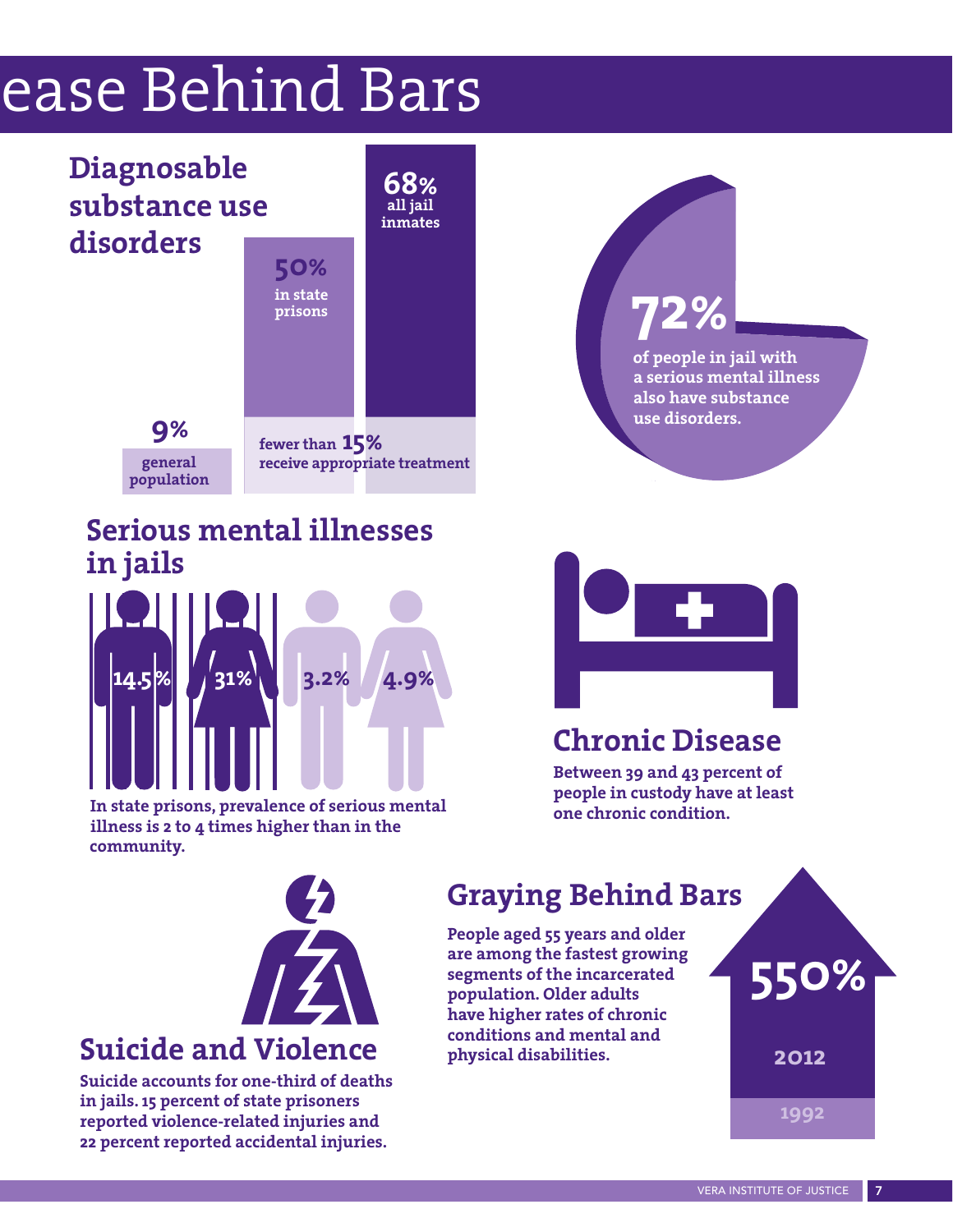centers where people could receive the services they needed, while continuing to live in the community—a movement known as *deinstitutionalization.* 

Deinstitutionalization was the result of advances in psychotropic medication, stronger due process protections against civil commitment, the growing influence of community psychiatry, and the enactment of Medicaid in 1965. The newly created community centers were envisioned to offer a range of services: inpatient, outpatient, emergency, partial hospitalization, and consultation and education on mental health.<sup>12</sup>

Unfortunately, the promise of the community mental health movement fell short of its ambitions due to underfunding at the federal and state levels, preventing many people from accessing the services they needed. Dramatic cuts to a variety of social safety net programs in the 1980s—which led to increases in homelessness and the number of people with untreated mental illness on the street—coincided with massive government spending on the War on Drugs and prison construction.<sup>13</sup> Figure 1 illustrates how continued declines in state asylum populations coincided with the rise of mass incarceration.<sup>14</sup>



#### Figure 1: State Asylum and Incarcerated Populations, 1934–2001

1934-2001.

Harcourt, Bernard E. "Reducing mass incarceration: Lessons from the deinstitutionalization of mental hospitals in the 1960s." *Ohio St. J. Crim. L.* 9 (2011): 53.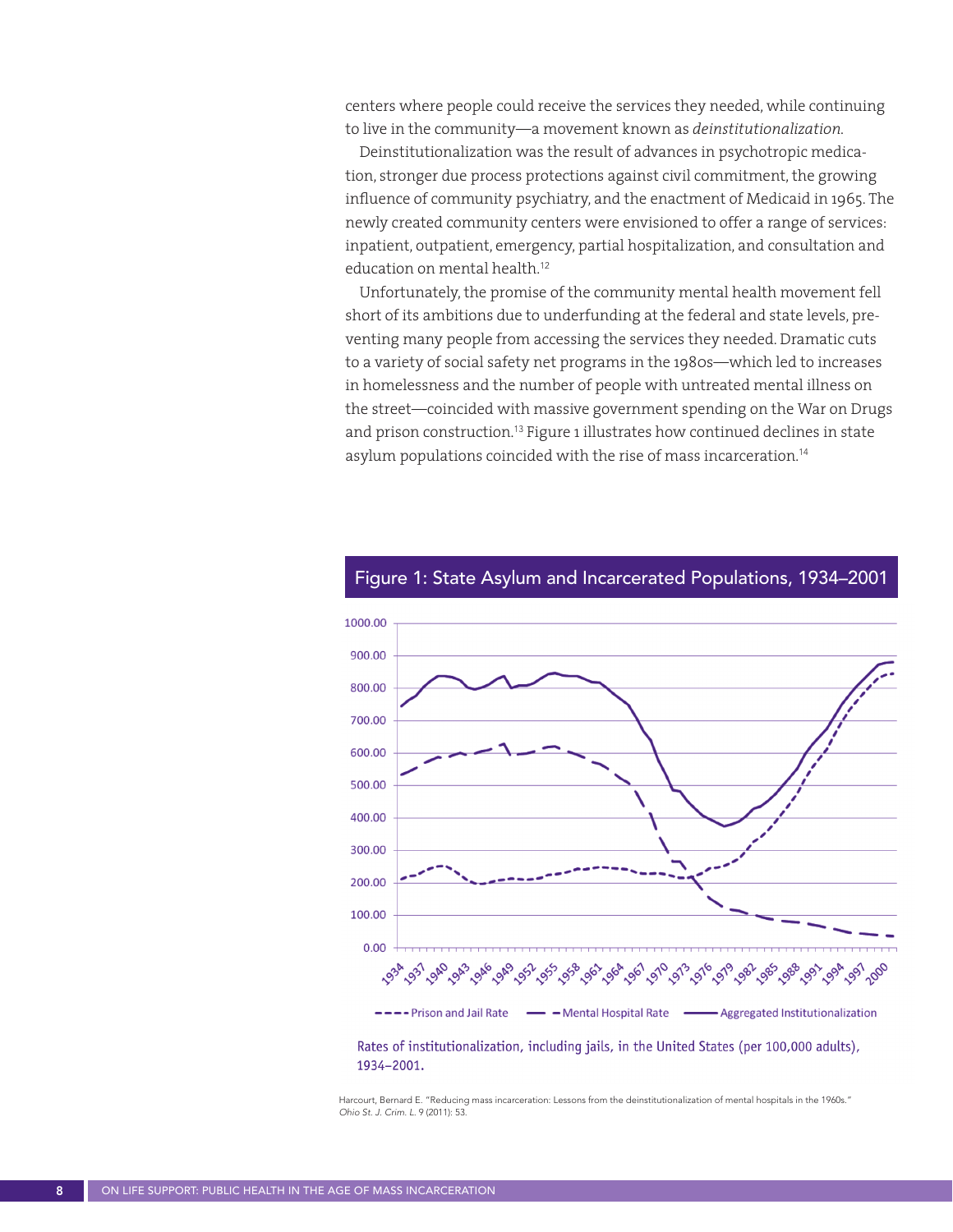These changes contributed to a disproportionate number of underserved people with mental health problems becoming entangled in the criminal justice system and correctional facilities becoming their default treatment providers.<sup>15</sup> Today, about 14.5 percent of men and 31 percent of women in jails have a serious mental illness, such as schizophrenia, major depression, or bipolar disorder, compared to 3.2 and 4.9 percent respectively in the general population.<sup>16</sup> While estimates vary, the prevalence of serious mental illnesses is at least two to four times higher among state prisoners than in community populations.<sup>17</sup>

#### SUBSTANCE USE AND ADDICTION

The punitive sentencing laws and aggressive policing practices that emerged out of the national War on Drugs were perhaps the single greatest factor responsible for surging prison populations. Starting in the early 1970s, and accelerating over the following decades, a series of new punitive state and federal policies led to unprecedented numbers of people being sent to prison to serve long custodial sentences for drug offenses. The concentration of drug arrests in urban communities of color is a primary driver of pervasive racial disparities in the criminal justice system (see Figure 2). African Americans are significantly more likely to be arrested, 13 times more likely than whites to go to prison for a drug conviction, and comprise 62 percent of people imprisoned for a drug conviction, despite negligible differences in reported drug use. The increase in incarceration following arrest on drug charges accounted for about two-thirds of the increase in the federal prison population and one-half of the increase in the state prison populations between 1985 and 2000.<sup>18</sup>



Source: Snyder, Howard N. *Arrest in the United States, 1980-2009.* US Department of Justice, Office of Justice Programs, Bureau of Justice Statistics, 2011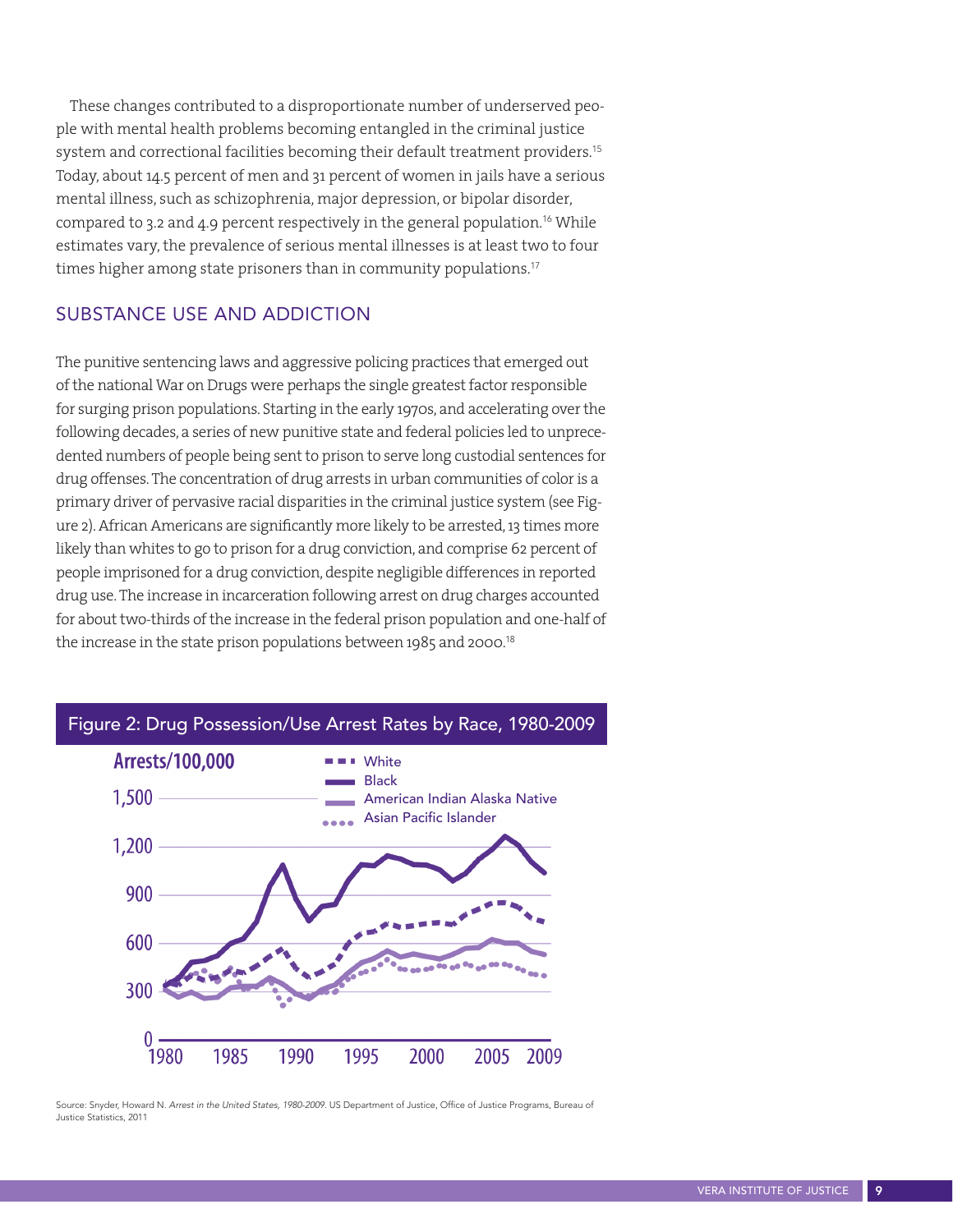Today, nearly 68 percent of people in jail overall and more than 50 percent of those in state prisons have a diagnosable substance use disorder, compared to 9 percent of the general population.<sup>19</sup> Moreover, most people who have a serious mental illness also have a co-occurring substance use diagnosis. For instance, in jails an estimated 72 percent of people with a serious mental illness also have a substance use disorder.<sup>20</sup>

Despite this high need, less than 15 percent of people who are incarcerated receive appropriate treatment.<sup>21</sup> For instance, although a significant body of research shows that pharmacological treatments such as methadone and buprenorphine effectively treat opioid addictions, most correctional facilities choose not to offer them, subjecting people with chronic addictions to higher risk of withdrawal while in custody and of overdose when released to the community.<sup>22</sup>

#### INFECTIOUS DISEASE

Infectious diseases are also more prevalent among incarcerated populations than in the general population. For instance:

- > **HIV/AIDS** is 2 to 7 times more prevalent among people in correctional facilities than in the community, and an estimated 17 percent of all people with HIV living in the U.S. pass through a correctional facility each year.<sup>23</sup>
- > **The Hepatitis C virus (HCV)**—which accounts for more deaths in the community than HIV/AIDS—occurs at rates between 8 to 21 times higher among incarcerated people than in the general population.<sup>24</sup>
- > **Tuberculosis (TB)** studies have found 29.4 cases of tuberculosis per 100,000 prisoners compared to 6.7 cases per 100,000 people in the general population.<sup>25</sup>
- > **Common sexually transmitted diseases (STDs),** such as chlamydia and gonorrhea, are more prevalent in correctional environments than any other setting, especially among women.<sup>26</sup> For instance, in 2011, the Centers for Disease Control and Prevention reported that one-third of women admitted into jails who receive a screen for STDs test seropositive for syphilis. One study found the rates of syphilis among women incarcerated in New York City to be 1,000 times that seen in the general population.<sup>27</sup>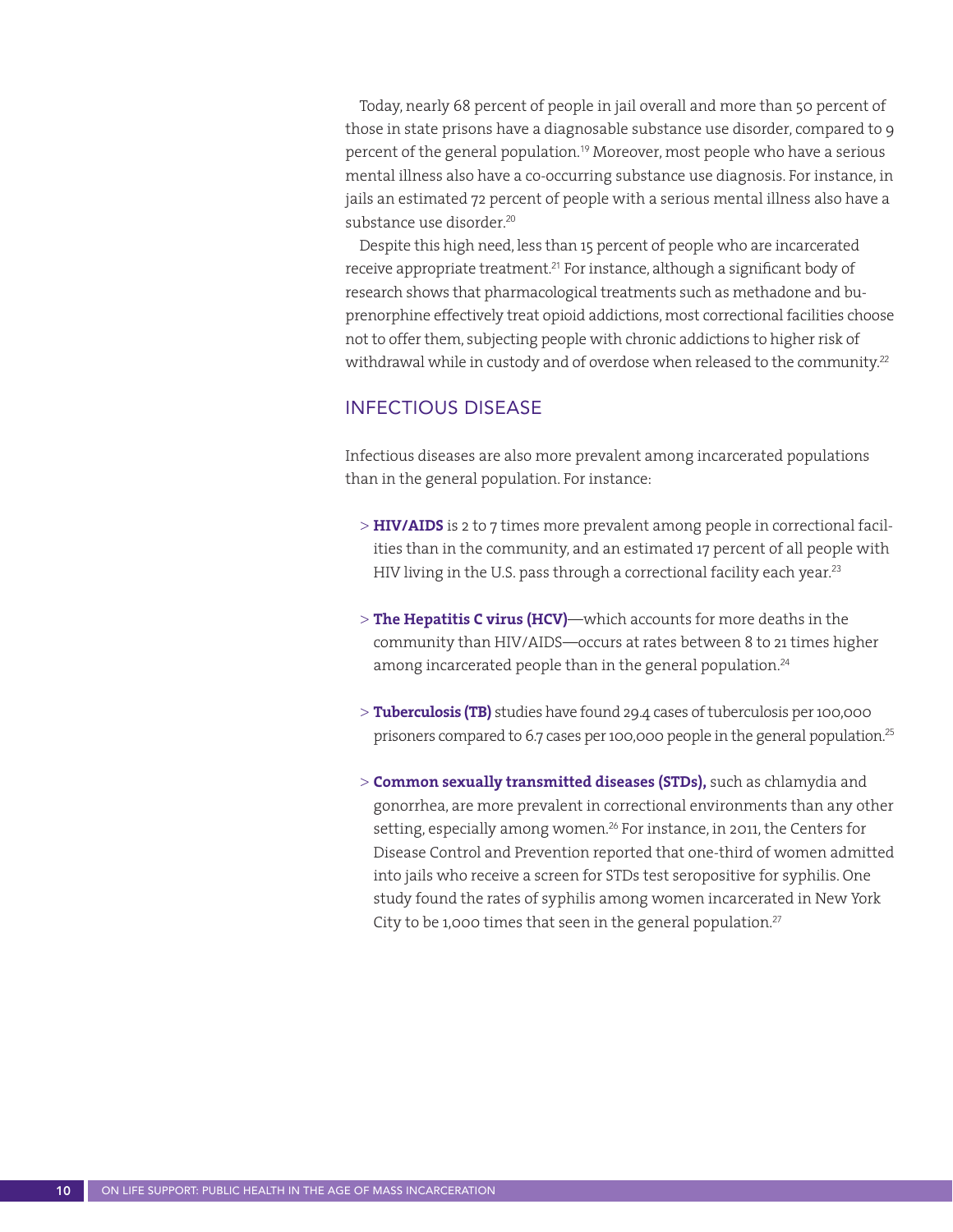#### CHRONIC DISEASE

In the U.S. and other industrialized nations, chronic diseases, such as cardiovascular diseases and diabetes, are amongst the primary causes of death and disability.<sup>28</sup> While more research is needed, existing studies reveal disproportionately high rates of chronic physical conditions among correctional populations. One nationally representative survey found higher rates of hypertension, asthma, arthritis, cancer, and cervical cancer among correctional populations compared to the general population, even after controlling for a range of socioeconomic factors.<sup>29</sup>

#### VIOLENCE AND SELF-HARM

Violence and injuries are among the most common health problem in correctional environments.<sup>30</sup> Suicide remains a leading cause of death, accounting for one-third of deaths in jails between 2000 and 2009.<sup>31</sup> Intentional and accidental injuries to prisoners, corrections officers, and staff are rampant. In a Bureau of Justice Statistics (BJS) survey, 15 percent of state prisoners reported violence-related injuries.<sup>32</sup> The incidence of self-harm, injuries inflicted on correctional staff, and suicide tend to be significantly higher in solitary confinement units than in the rest of correctional environments.<sup>33</sup> Additionally, there is growing concern over high rates of a history of traumatic brain injuries (TBIs) among justice-involved populations. The neurological, emotional, and cognitive deficits associated with TBIs can have considerable implications for both quality of life and recidivism.<sup>34</sup>

#### GREATER HEALTH DISPARITIES FOR WOMEN

The number of women imprisoned in the U.S. increased nearly 6.5-fold from 1980 to 2010. Today, women comprise about 7 percent of all prisoners and 13 percent of all local jail populations, and face a greater burden of disease than incarcerated men, which is partly explained by disturbingly high rates of sexual victimization, substance use, and trauma.<sup>35</sup> An estimated 6 percent are pregnant, with the majority having conceived within 3 months of release from a prior incarceration.36 A significant percentage of these women have not seen an obstetrician on a regular basis prior to incarceration and are in unhealthy states due to substance use and malnutrition prior to entering custody. While a structured environment, regular meals, and access to care can improve birth outcomes, according to a recent survey, state prisons often fail to use best practices and established standards when caring for pregnant women.<sup>37</sup>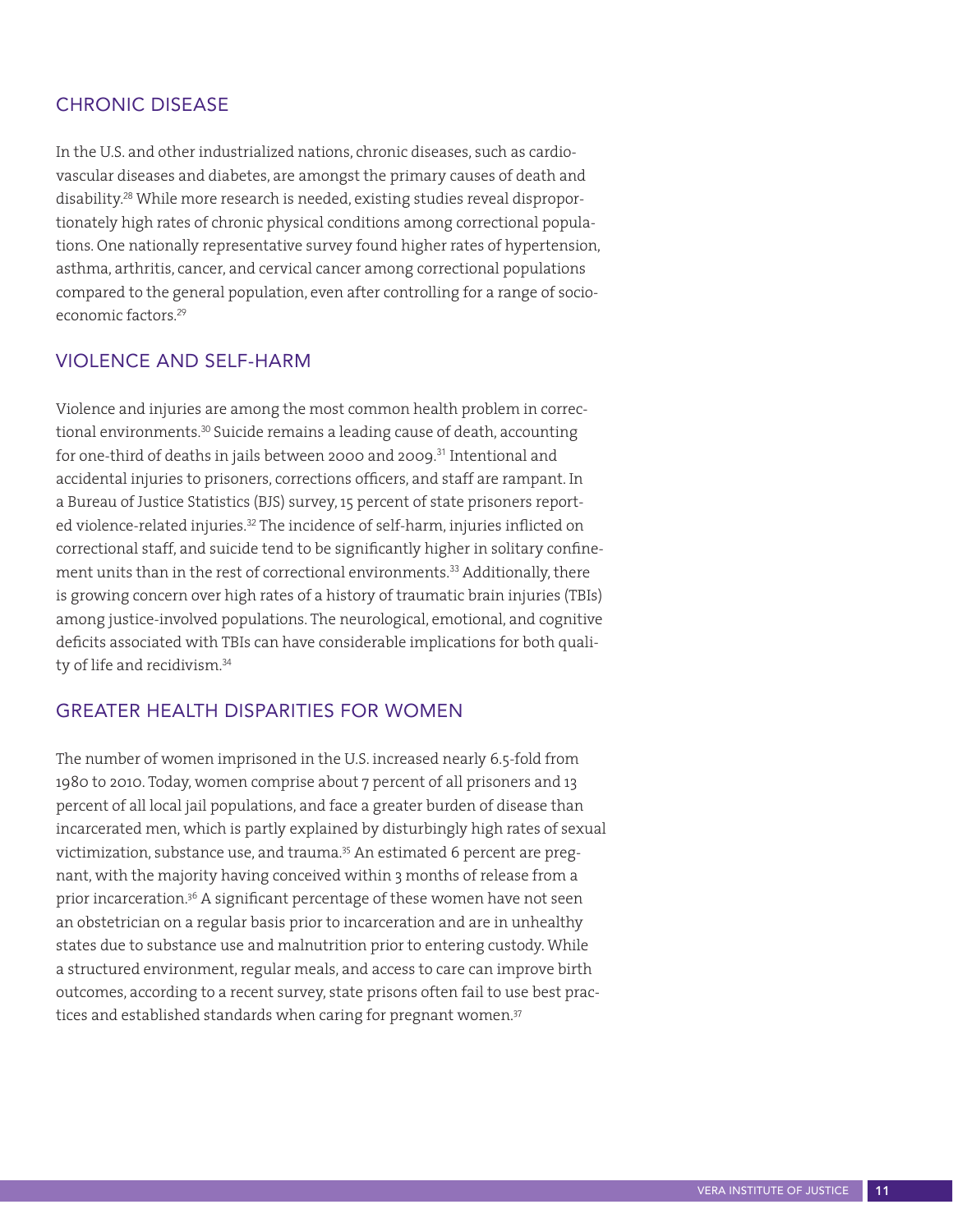#### GERIATRIC HEALTH

Finally, geriatric health behind bars is a growing public health problem. From 1990 to 2012, the number of people behind bars aged 55 years and older soared by 550 percent.<sup>38</sup> Older adults have higher rates of chronic conditions and experience more physically and mentally debilitating conditions, including neurodegenerative diseases associated with aging, such as mild-cognitive impairment (MCI), Alzheimer's disease, and dementias. Cognitive impairments and physical disabilities make older prisoners extremely vulnerable in correctional environments, putting them at an increased risk of injury, victimization, and cognitive and emotional decompensation. Prisons and jails are generally ill-equipped to meet the needs of elderly patients who may require intensive services for these conditions.<sup>39</sup>

# Conditions of Confinement and Health

People held in correctional facilities are the only group in the U.S. with a constitutional right to healthcare.<sup>40</sup> Yet, the overcrowded, unsanitary conditions inside many correctional facilities combined with poor nutrition, lack of ventilation, enforced idleness, and the impact of violence, trauma, and solitary confinement can have long-term negative effects on health that infringe on the constitutional and human rights of prisoners and detainees.

#### OVERCROWDING

Overcrowding underpins many of the poor living conditions in jails and prisons. Decades of sustained prison growth has resulted in severely overpopulated correctional facilities, which creates significant risks to the health and safety of people living and working in these institutions.<sup>41</sup> At the end of 2013, 17 states had more people in their prisons than their facilities were designed to house. For example, Alabama's prisons were originally designed for 13,318 people and currently house around 32,000 people.<sup>42</sup> In a 2012 report, the federal Government Accountability Office (GAO) described how overcrowding in federal prisons has led to increased use of double and triple bunking, expanded waiting lists for education and drug treatment, reduced access to meaningful work opportunities, and increased use of solitary confinement in response to disciplinary infractions.<sup>43</sup> In the early 1990s, severe overcrowding contributed to spikes in the incidence of multidrug-resistant forms of TB in correctional systems. NYC's jail on Rikers Island had one of the highest rates of TB in the country, which was largely attributable to severe overcrowding, poor ventilation, and inadequate medical protocols to control the spread of the disease.<sup>44</sup>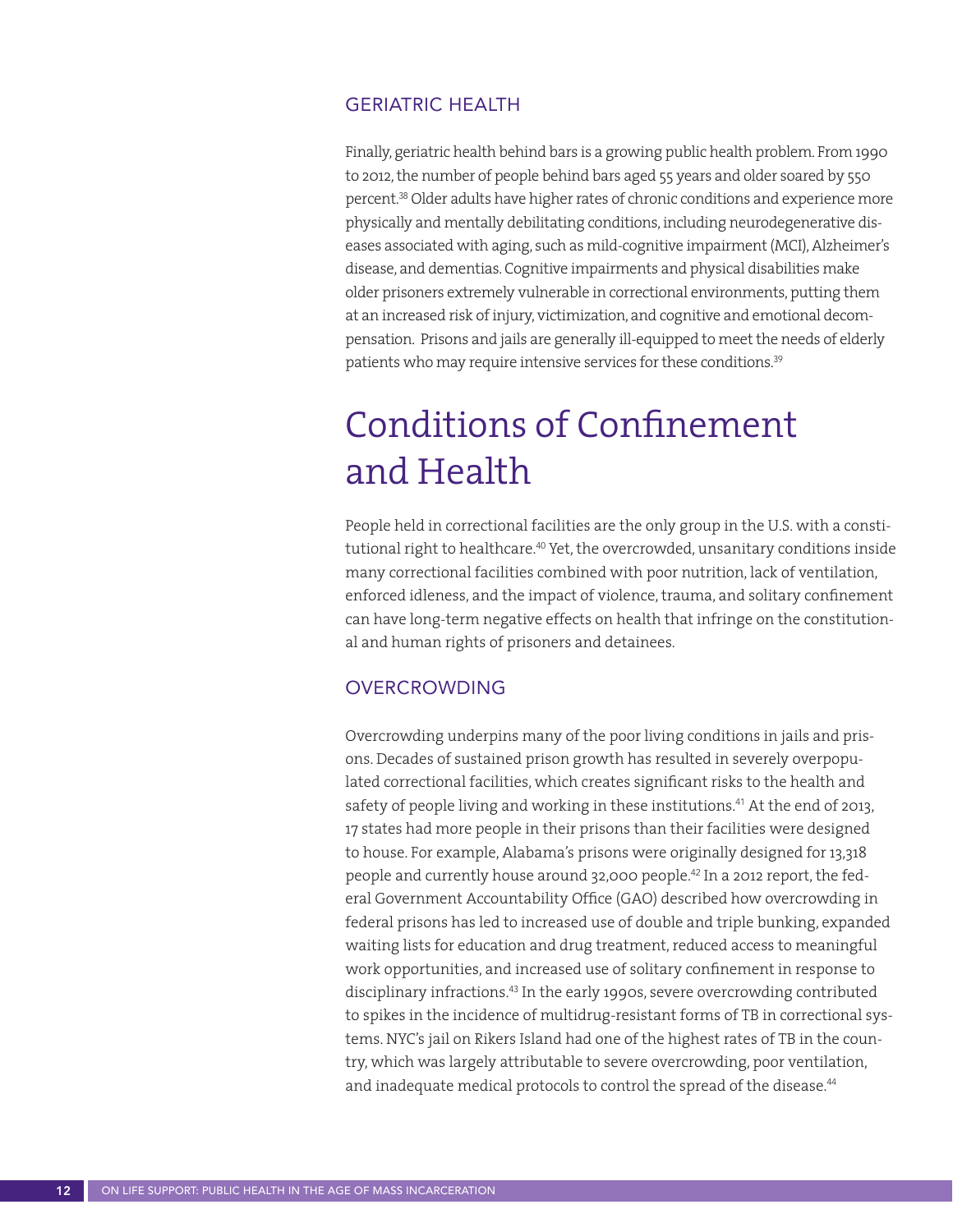#### THE U.S. SUPREME COURT ON HEALTH AND PRISON OVERCROWDING: *PLATA v. BROWN* (2011)

The 2011 landmark Supreme Court case *Plata v. Brown* is emblematic of the severe consequences that prison overcrowding can have on human health. *Plata* uncovered pernicious impacts of overcrowding throughout California's prisons, including: increased violence and suicide, unsanitary living conditions, spread of communicable diseases, psychiatric deterioration, and medical neglect resulting in injury, illness, and death.

Among the many appalling conditions detailed in the Court's decision: more than 200 prisoners living in a gymnasium space under the supervision of only two correctional officers; people with acute medical conditions on interminable waiting lists to see a doctor; an average of one suicide per week and reports of suicidal prisoners being left in cages the size of a telephone booth, soaking in pools of their own urine, with no access to mental health treatment; doctors prescribing the wrong medications to patients, causing harmful side effects and death; forced closure of medical spaces due to unsanitary conditions; and spates of inmate-on-inmate violence without accountability.

The Court upheld a federal mandate that required California to reduce its prison population by at least 38,000 people to remedy multiple 8th Amendment violations stemming from endemic overcrowding.

#### SOLITARY CONFINEMENT

The U.S. exposes more people to punitive and administrative segregation (i.e. solitary confinement) than any other country. From 1995 to 2005, the number of people in solitary confinement nationally increased by 40 percent, from 57,591 to 81,622 people, and the most recent estimates suggest at least 84,000 individuals live in conditions of isolation, sensory deprivation, and idleness in U.S. jails and prisons.<sup>45</sup> Prisoners housed in segregation units are held in a tiny cell—with minimal access to natural sunlight, long periods of silence but also at times continuous noise from things like clattering metal doors and loud, startling outbursts and distressed voices—for 23 hours each day, and are allowed out for only one hour for exercise or a shower. They are mostly deprived of human interaction and rarely receive opportunities for counseling, job training, and educational programming to help them adapt after returning to society. Many people live in these conditions for years or even decades and are often released directly from isolation to the community. The harmful effects of solitary confinement on physical and mental health have been extensively document-

### **Solitary Confinement**

**Today, at least 84,000 individuals live in conditions of isolation, sensory deprivation, and idleness in U.S. jails and prisons.**

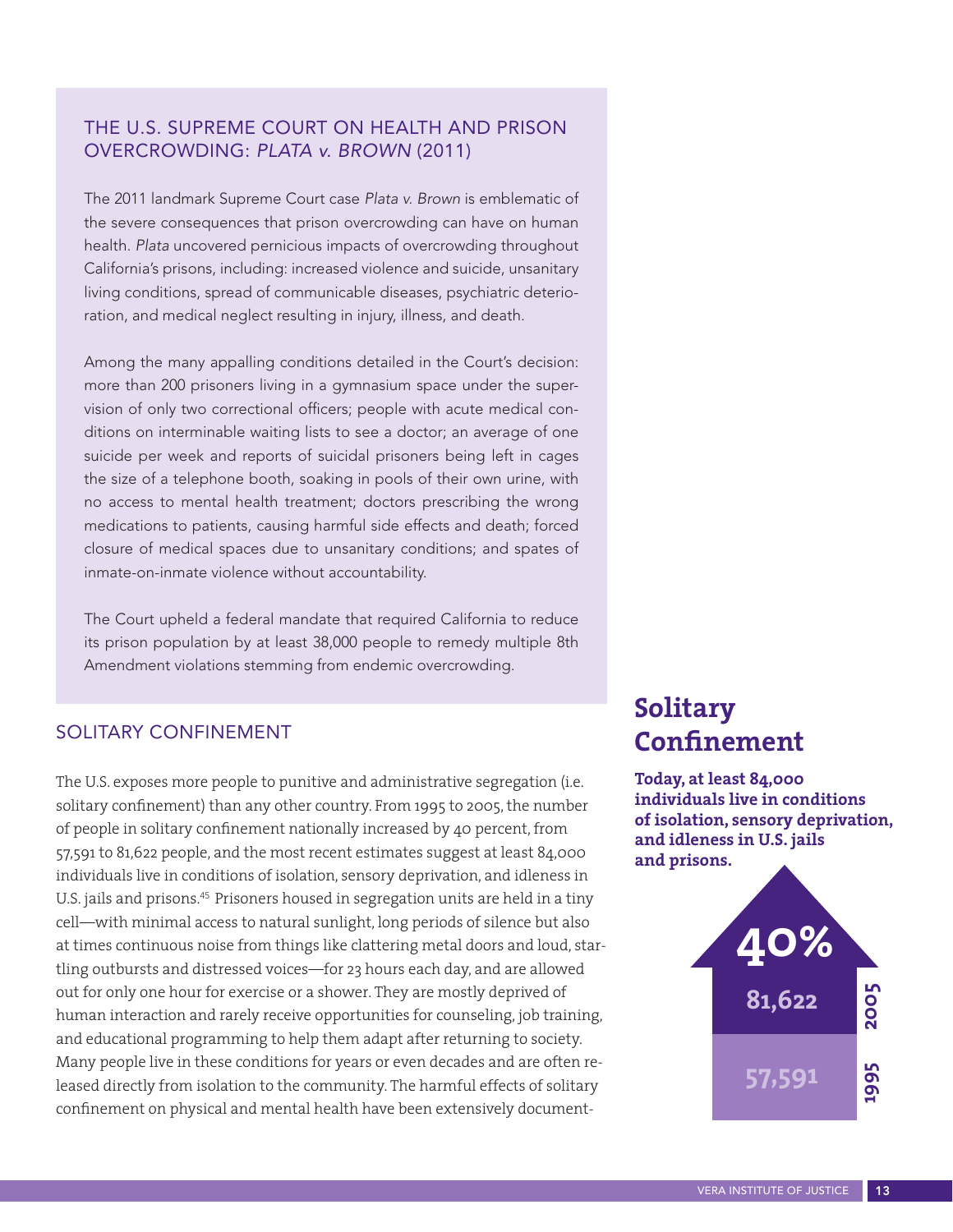ed, and are especially pronounced for young people and those with a serious mental illness. Nearly every scientific study on the effects of solitary confinement over the past 150 years has found that subjecting a person to more than ten days of solitary confinement results in a distinct set of emotional, cognitive, social, and physical pathologies. The incidences of self-harm and suicide among prisoners, and injuries to correctional staff, are significantly higher in solitary confinement units than in the general prison or jail population.<sup>46</sup>

#### SEXUAL VICTIMIZATION

Even following the passage of the Prison Rape Elimination Act (PREA) in 2003, sexual victimization remains a serious problem inside jails and prisons. Sexual assault and harassment expose victims to physical injury, psychological trauma, STDs, and can lead to self-harm and suicide.<sup>47</sup> A 2012 BJS survey found that 10 percent of former state prisoners reported being sexually victimized while incarcerated.<sup>48</sup> A separate survey found that 4 percent of people in state and federal prison and 3.2 percent of those in jail reported experiencing one or more incidents of sexual victimization by another inmate or facility staff in the preceding year or since admission to the facility. Women experience higher rates of sexual victimization than men. A 2008 survey found three times as many females (13.7 percent) reported being sexually victimized by another prisoner than males (4.2 percent); and that twice as many women reported being sexually victimized by staff.<sup>49</sup>

#### QUALITY OF CARE

The quality, availability, and organization of correctional health services influences health outcomes among incarcerated populations, but have not been well studied. However, the standard of care lags far behind community health standards.<sup>50</sup> Several organizations, including the National Commission on Correctional Health Care, set standards and offer accreditation to correctional facilities for healthcare services. Yet, only about 17 percent (500 of 3,000 correctional facilities) have been accredited by these bodies.<sup>51</sup> In effect, there is minimal oversight and a lack of uniform quality standards governing correctional health services. Moreover, correctional health providers are culturally and organizationally detached from mainstream healthcare systems. Physicians and medical professionals working behind bars rarely coordinate care with community health providers. The lack of connectivity undermines continuity of care for people transitioning from correctional facilities into community settings, as the first few days and weeks in the community following a period of incarceration are associated with a much higher risk of serious injury or death.<sup>52</sup> Poor communication also poses risks for people entering correctional systems. Clinicians performing medical intake rarely have protocols to obtain access to important diagnostic or clinical history from community providers, which increases the risk of clinical error or discontinuation of medications, and can result in psychiatric deterioration for people with serious mental illnesses.

*There is minimal oversight and a lack of uniform quality standards governing correctional health services.*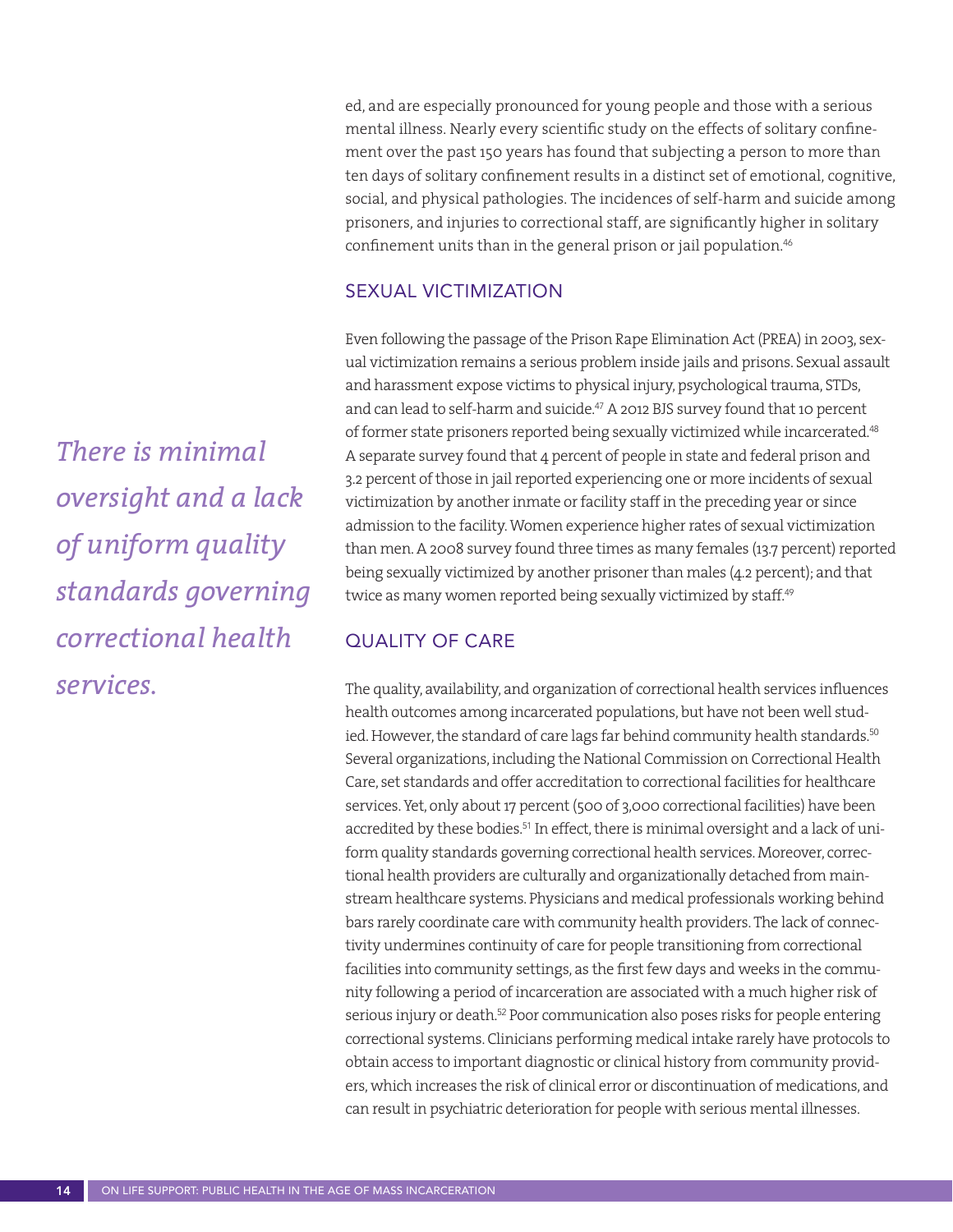# The Health of Communities

The negative consequences of incarceration are not limited to those who experience the system firsthand. The vast majority of incarcerated people will be released, and the continuous cycling of people with high rates of disease between corrections and communities poses risks to the health of people living where incarceration is most endemic. Each year, the nation's jails process more than 11 million admissions, and prisons release nearly 700,000 people to the community. While progress is being made in some jurisdictions, coordination of healthcare services between correctional and community health providers is often absent. At the point of release, most corrections agencies do little more than make a medical referral or provide a temporary supply of medication. For people with chronic physical conditions or a serious psychiatric condition requiring regular care management, this service gap increases the chance that they will discontinue treatment regimens they started while incarcerated, greatly endangering the health of these individuals. For people with a history of

injection drug use, failure to promote care continuity upon release increases risk of relapse, overdose, and risky behaviors that spread HIV/AIDs and HCV disease in communities.<sup>53</sup>

According to a widely-accepted public health model called the social determinants of health (SDH), human health is profoundly influenced by a range of social, economic, and political forces beyond the control of the individual.<sup>54</sup> Forty years of mass incarceration has had crippling, intergenerational effects on SDH including:

- > Altering the demographic composition of communities in ways that fracture family structures and trap young children in poverty;
- > Diminishing the educational opportunities of youth;
- > Stagnating economic mobility and widening income inequality;
- > Exacerbating homelessness;
- > Restricting access to essential social benefits; and
- > Siphoning political capital from inner city communities through "prison gerrymandering" and disenfranchisement.<sup>55</sup>

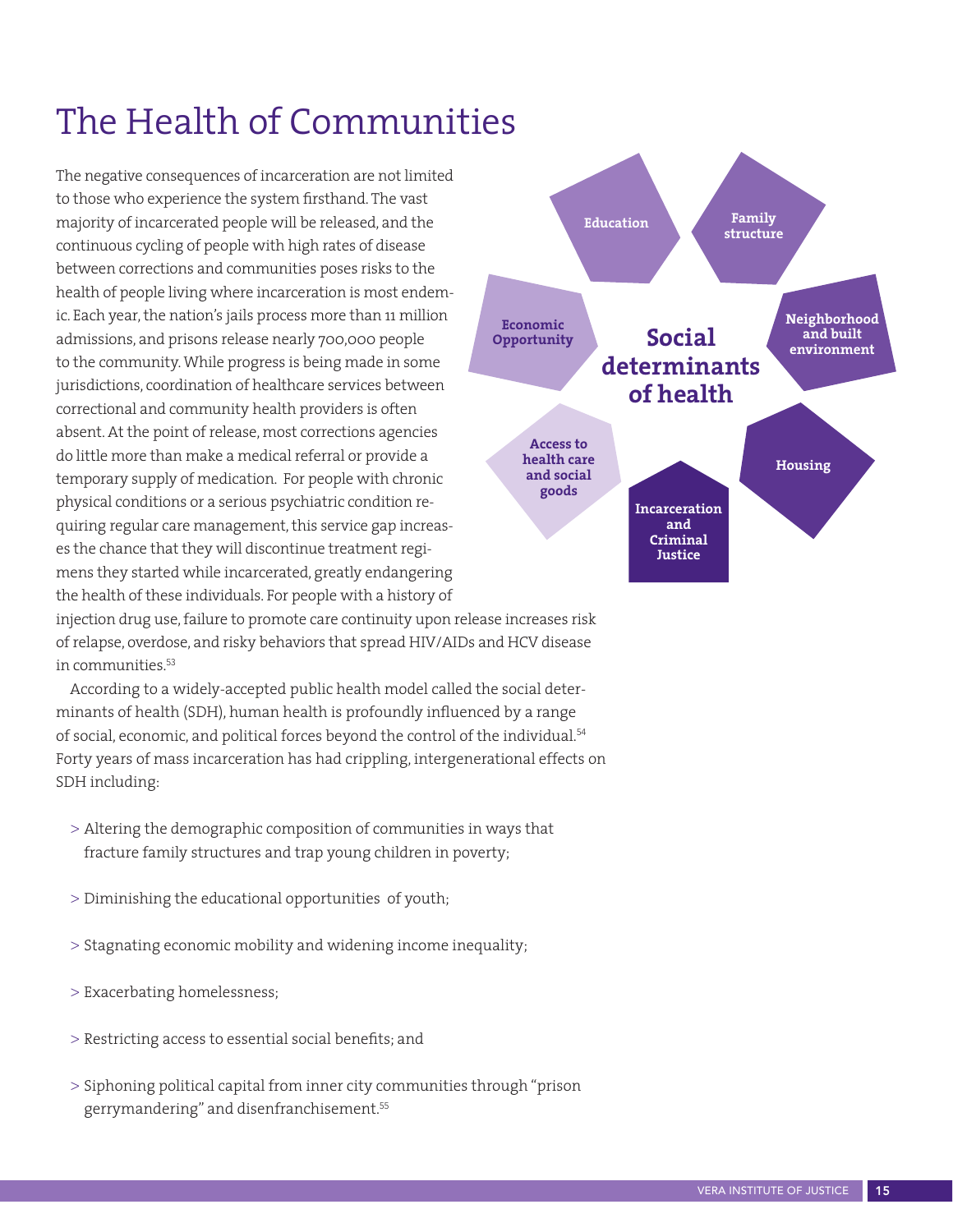These are the communities that the majority of people exiting correctional facilities return to. For example, researchers from the Justice Mapping Center have plotted rates of incarceration by census tract for a number of cities using a geospatial visualization technology that allows us to see the neighborhoods where incarceration is most concentrated. When JMC's map of New York City is viewed along with health statistics collected by the NYC Department of Health and Mental Hygiene (DOHMH), it is too plain to see that the highest rates of incarceration and the greatest rates of disease are concentrated in the same neighborhoods. Central Brooklyn, the South Bronx, and Upper Manhattan—where incarceration is most prevalent—also have disproportionately high infant mortality rates, HIV incidence, STD prevalence, asthma rates, and hospitalizations due to assault.<sup>56</sup> (See Figures 3 and 4.).

#### Figure 3: NYC People Admitted to Prison per 1000 Adults by Census Tract of Residence



Data Source: Justice Mapping Center (JMC), Rutgers University Analysis of NYC DOCCS data. DOCCS not responsible for JMC findings.



Source: New York City Department of Health and Mental Hygiene. SUMMARY OF VITAL STATISTICS 2012: THE CITY OF NEW YORK INFANT MORTALITY

#### FAMILY STRUCTURE

Strong family ties and social bonds are essential for good health. Mass incarceration has deeply changed the structure of families in many communities, resulting in intergenerational effects that may only be beginning to manifest. Most people who go to prison have children: 52 percent of people in state prison and 63 percent in federal prison, leaving about 2.7 million children under the age of 18 living in the U.S. with at least one parent in prison.<sup>57</sup> Parental and familial incarceration impacts so many lives that Sesame Street aired episodes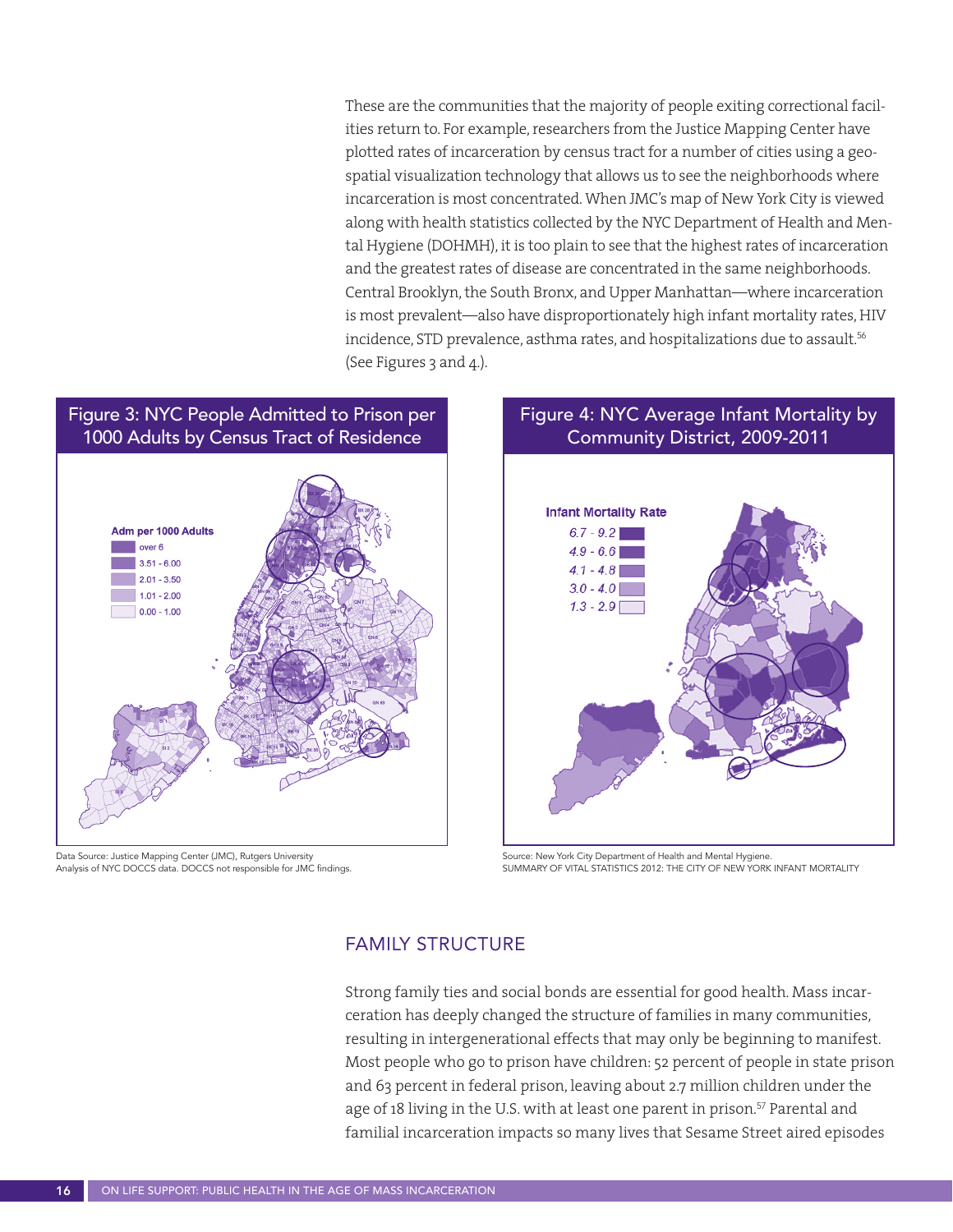to educate children on the issue of familial incarceration and maintains information on its website  $58$ 

In certain situations, removing a parent from a household can benefit a family, especially when the incarcerated parent is responsible for domestic or child abuse. More commonly, however, parental incarceration perpetuates disadvantage for children and families. For example, studies have shown that the growth in paternal incarceration has contributed to elevated rates of homelessness among black children by thinning family finances and placing additional strains on mothers.<sup>59</sup> Furthermore, imprisonment of a mother is less likely to result in homelessness than incarceration of a father, but often results in foster care placement. One study concluded that recent increases in female imprisonment rates explain 30 percent of the doubling of foster care caseloads between 1985 and 2000.<sup>60</sup>

Having a parent behind bars deepens financial hardships for fragile families already on the brink of poverty by removing a primary source of income. Sociological research has shown that the concentrated removal of young men through incarceration has significantly altered the demographic composition of communities of color, contributing to lower marriage rates among African American women and spurring an uptick in single-mother families living in poverty.<sup>61</sup> While some incarcerated parents are afforded opportunities to work while in custody, the average hourly wage for state prisoners is about \$0.89, wholly insufficient to fulfill child support and other financial obligations. <sup>62</sup>

Additional financial burdens for the families of incarcerated individuals include:

- > Depositing money into prison commissary accounts for use by their incarcerated family members.
- > Traveling costs and wages lost related to visiting correctional facilities that are often located in rural locations several hours outside metropolitan centers.
- > The high cost of staying in touch by phone or video visitation, which can force families to choose between paying to stay in touch and other basic living expenses.
- > The emotional stress and financial commitment that comes with staying in touch over time can foster familial conflict that is damaging to marriages and parental-child bonds.<sup>63</sup>

### **2.7 million children**

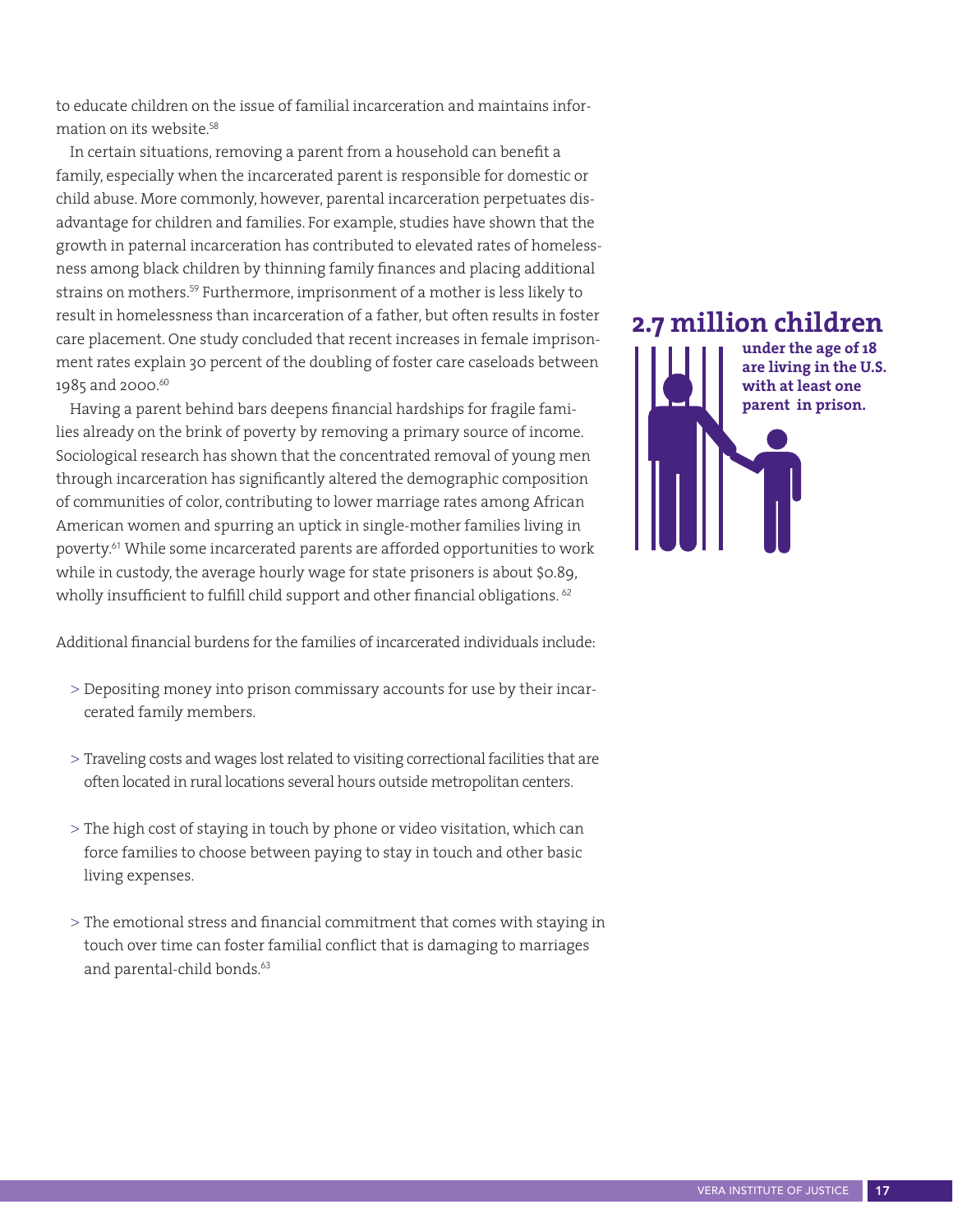#### EDUCATION AND EMPLOYMENT OPPORTUNITIES

In the modern U.S. economy, educational attainment—and increasingly a college degree—is critical to the economic stability of individuals and families. It is the surest path to steady employment, which is paramount to having adequate access to comprehensive health services and living conditions that promote good health.<sup>64</sup> For youth, an arrest or period of incarceration can interrupt schooling and greatly hinder completing high school or getting into college, and—with few exceptions—correctional institutions offer little in the way of rigorous educational programs or vocational training that can help individuals obtain employment on release. Most states impose legal restrictions that prohibit people with felony records from working in specified industries, and nearly all employers require job applicants to provide details on history of arrest or conviction, which often automatically exclude otherwise qualified applicants.<sup>65</sup> It has been estimated that imprisonment penalizes an individual's annual wages by 40 percent, and that it results in a nearly four times greater loss in aggregate lifetime earnings for black males than white males.<sup>66</sup>

#### HOUSING STABILITY AND SOCIAL ENTITLEMENTS

Incarceration is strongly associated with housing instability and homelessness. Research shows that paternal incarceration has played "a silent but vital role in the increasing risk of homelessness for American children even when the economy was healthy."<sup>67</sup> Children with an incarcerated father are at a significantly higher risk of experiencing child homelessness during their lives.<sup>68</sup>

Policies such as banning people with a drug felony conviction from receiving cash welfare, food stamps, and subsidized housing lead to housing instability for justice-involved individuals and their families.<sup>69</sup>

- > Though the length of exclusions is shifting or being reduced in some jurisdictions, in the majority of cities, parolees are routinely barred from living in public housing upon reentry as federal regulations allow local public housing authorities to deny admission to any individual who is convicted of a felony.
- > Chronic health issues, such as HIV/AIDS and serious mental illness, can compound the hardship of finding affordable housing post-release.<sup>70</sup>
- > The accumulation of legal debts during incarceration that people are unable to pay can further diminish prospects of securing stable housing. Delinquency on debt damages credit scores that serve as the basis for obtaining home purchasing loans. In some jurisdictions, state law permits government seizure of joint assets and property to relieve these unpaid debts.<sup>71</sup>

 *It has been estimated that imprisonment penalizes an individual's annual wages by 40 percent.*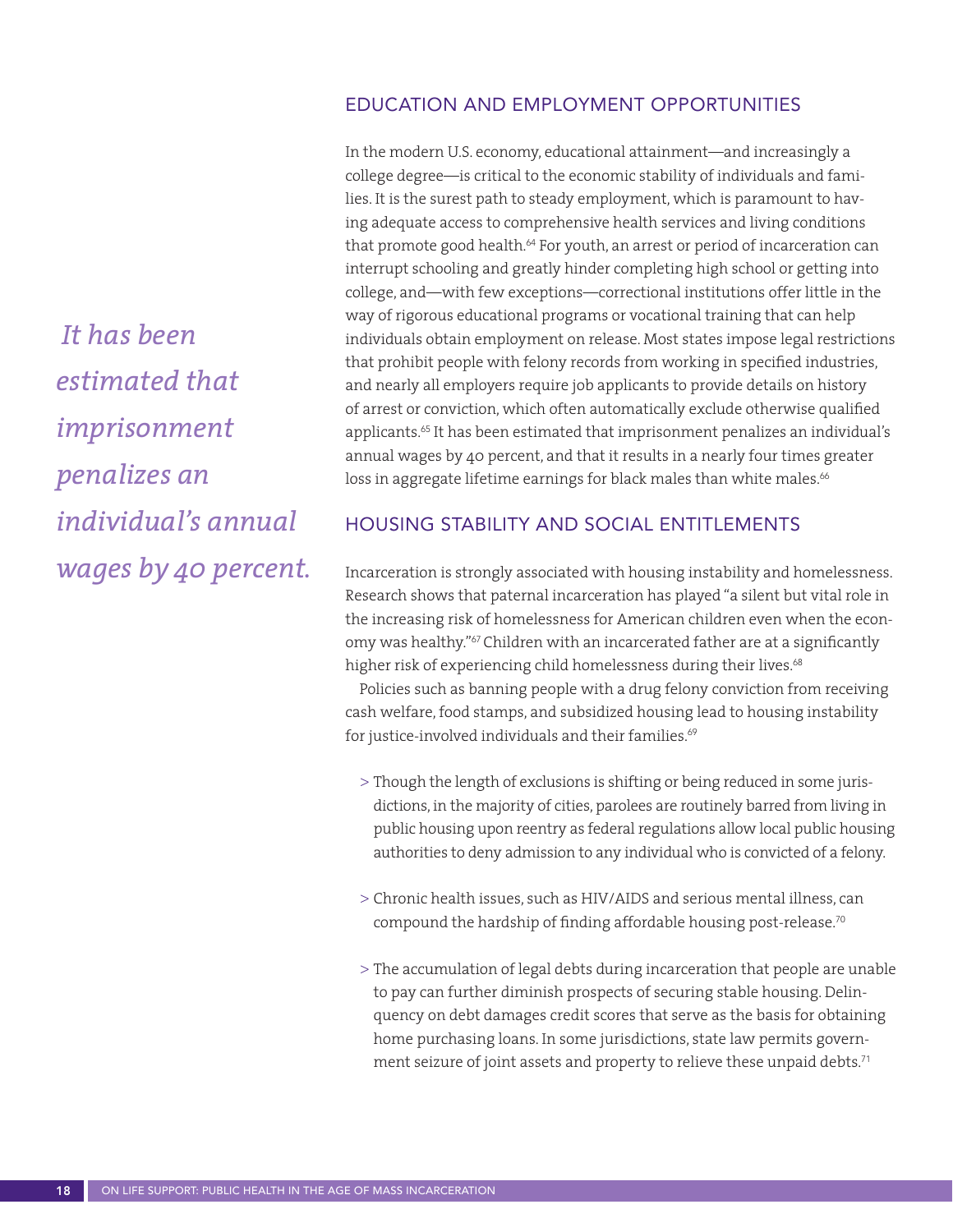#### HEALTH INSURANCE

Lack of insurance is the most significant contributing factor to limited access to adequate health care. Among adults, people of color are nearly twice as likely to be uninsured than whites.<sup>72</sup> The federal government prohibits use of Medicaid dollars to pay for healthcare services delivered to people in correctional facilities and the ACA does not change this longstanding rule (also known as "the inmate exclusion").73 While the federal government encourages states and local systems to suspend Medicaid during extended periods of incarceration and reinstate benefits at release, all but 12 states still terminate Medicaid following a period of incarceration, typically longer than 30 days. The termination of Medicaid without reinstating it prior to release creates a perilous service gap for people as they reenter the community from jail or prison, a transition when there is a significantly elevated risk of death and disabiity.<sup>74</sup> Recent research shows that for people with a serious psychiatric disease, having Medicaid at the point of release increases utilization of community-based behavioral health services and reduces recidivism.75

#### POLITICAL CAPITAL

When residents from urban neighborhoods are incarcerated in rural areas, they are counted in the national census as residents of those communities. This reallocates political and economic capital from inner city communities of color to rural communities. Not being counted as members of the communities they are from in the census starves inner city communities of critical federal support while making the small towns where many prisons are based eligible for additional federal subsidies. The manipulated census figures are further used to gerrymander political boundaries in ways that boost the political power of rural and suburban towns, while further depriving impoverished, inner city communities of political influence.<sup>76</sup> The siphoning of political capital from these communities limits their ability to elect government representatives at the federal, state, and local levels that serve their best interests.

# A Political Landscape Ripe for Reform

After more than 30 years of unrelenting growth, the U.S. incarcerated population modestly declined each year from 2009 through 2012. In 2013, while there was a modest uptick in state prison populations, the number of people in federal prison dropped for the first time since 1980.<sup>77</sup> Since 2006, a handful of states (Michigan, Rhode Island, South Carolina, Wisconsin, and Virginia) have significantly reduced spending on corrections and reduced their prison populations.<sup>78</sup> The downward trend has prompted some leading scholars to suggest that the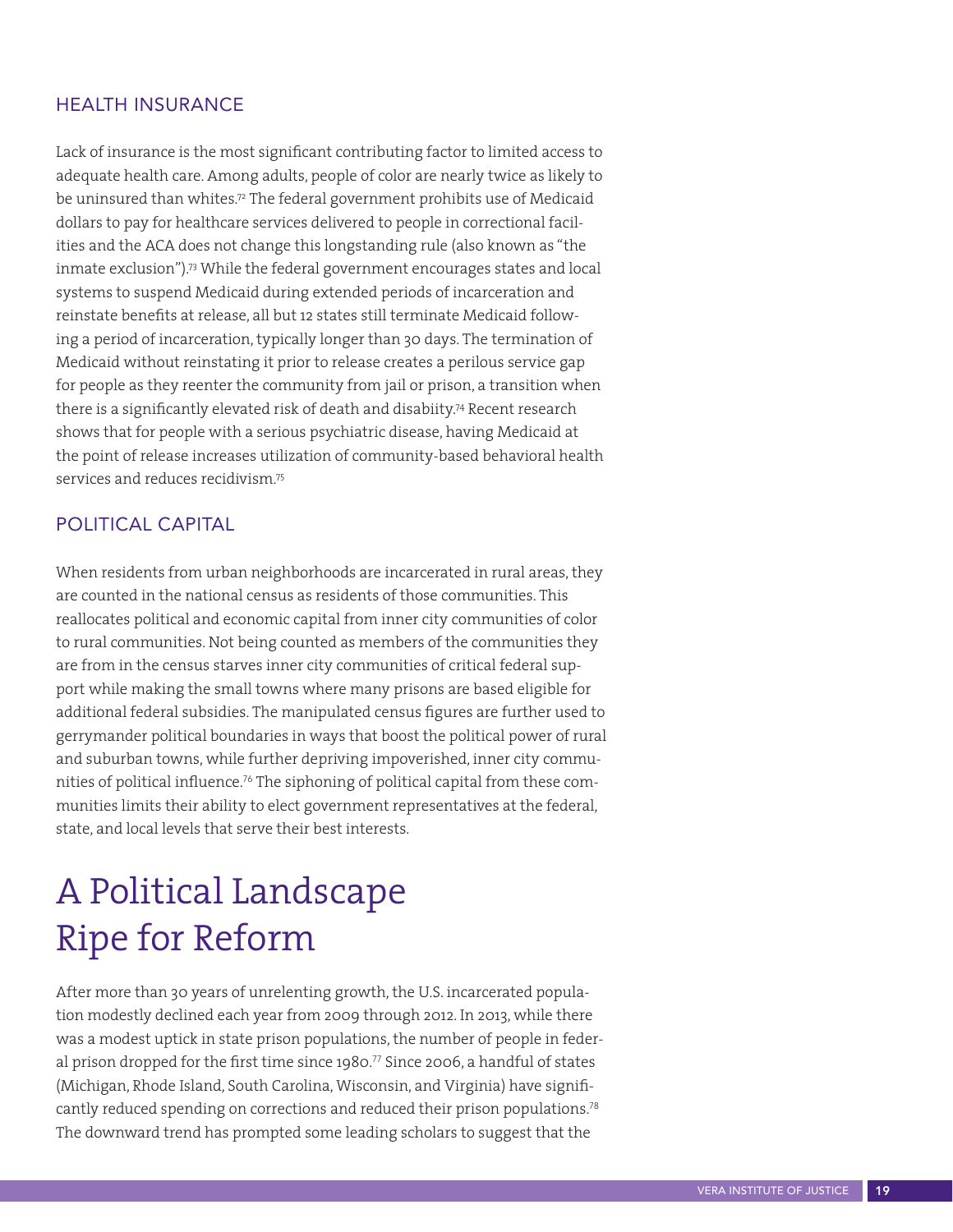nation's unrelenting reliance on incarceration and satiation with "tough on crime" politics is waning.<sup>79</sup>

Indeed, there is growing bipartisan support for reforming and scaling back the severity of sentencing regimes (e.g. mandatory minimum drug crimes, three strikes laws) that fueled continuous prison growth for decades. For example, a recent Vera study found that more than 29 states have amended, scaled down, or repealed mandatory minimum sentencing laws that statutorily imposed lengthy prison sentences for drug and other crimes.<sup>80</sup> Similarly, in 2011, the Sentencing Project reported that six states (Iowa, California, Connecticut, Missouri, Ohio, and South Carolina) have taken steps toward abating disparities in sentences for crack versus powder cocaine—emblematic laws passed during the acceleration of punitive drug laws that imprisoned large numbers of racial minorities.<sup>81</sup>

In the November 2014 elections, California voters passed Proposition 47 (The Safe Neighborhoods and Schools Act), a ballot measure that downgrades minor drug and property felonies to misdemeanors, permits people convicted of these crimes to petition for release, and reinvests savings in education and behavioral health services. The reforms are projected to reduce 40,000 felony convictions to misdemeanors, permit 10,000 state prisoners to petition courts for immediate release, and generate hundreds of millions of dollars in correctional savings to be reinvested in addiction treatment, education, and mental health.<sup>82</sup> New York and New Jersey have markedly decreased their jail and prison populations by reducing felony drug arrests, changing sentencing practices, and investing in community-based alternatives to incarceration, alongside significant decreases in all major crimes.<sup>83</sup>

At the federal level, a 2013 speech by Attorney General Eric Holder to the American Bar Association emphasized the need for state and local systems to expand community-based alternatives to incarceration as a more humane and effective response to drug crimes. In Congress, Senators Rand Paul (R-KY) and Cory Booker (D-NJ) have co-authored the REDEEM Act, legislation intended to reduce the stigma that people convicted of nonviolent drug crimes commonly face by limiting the lifespan of criminal records that are huge impediments to securing employment and public benefits.<sup>84</sup> The passage and reauthorization of the Second Chance Act (SCA) has provided substantial funding to states and localities to assist people returning to society from incarceration seek employment, secure housing, and enroll in social entitlement programs that are shown to protect against recidivism and improve reintegration into the community.<sup>85</sup> While such legislation is not targeted to health *per se*, from a SDH perspective, it holds great promise for the health of communities.

The U.S. Supreme Court's landmark decision in *Plata v Brown* upholding a mandate requiring California to reduce its prison population to redress constitutional infringements on prisoners' right to basic medical and mental healthcare set a legal precedent for addressing prison overcrowding.<sup>86</sup> In 2011, the United Nations decried the use of solitary confinement in U.S. correctional facil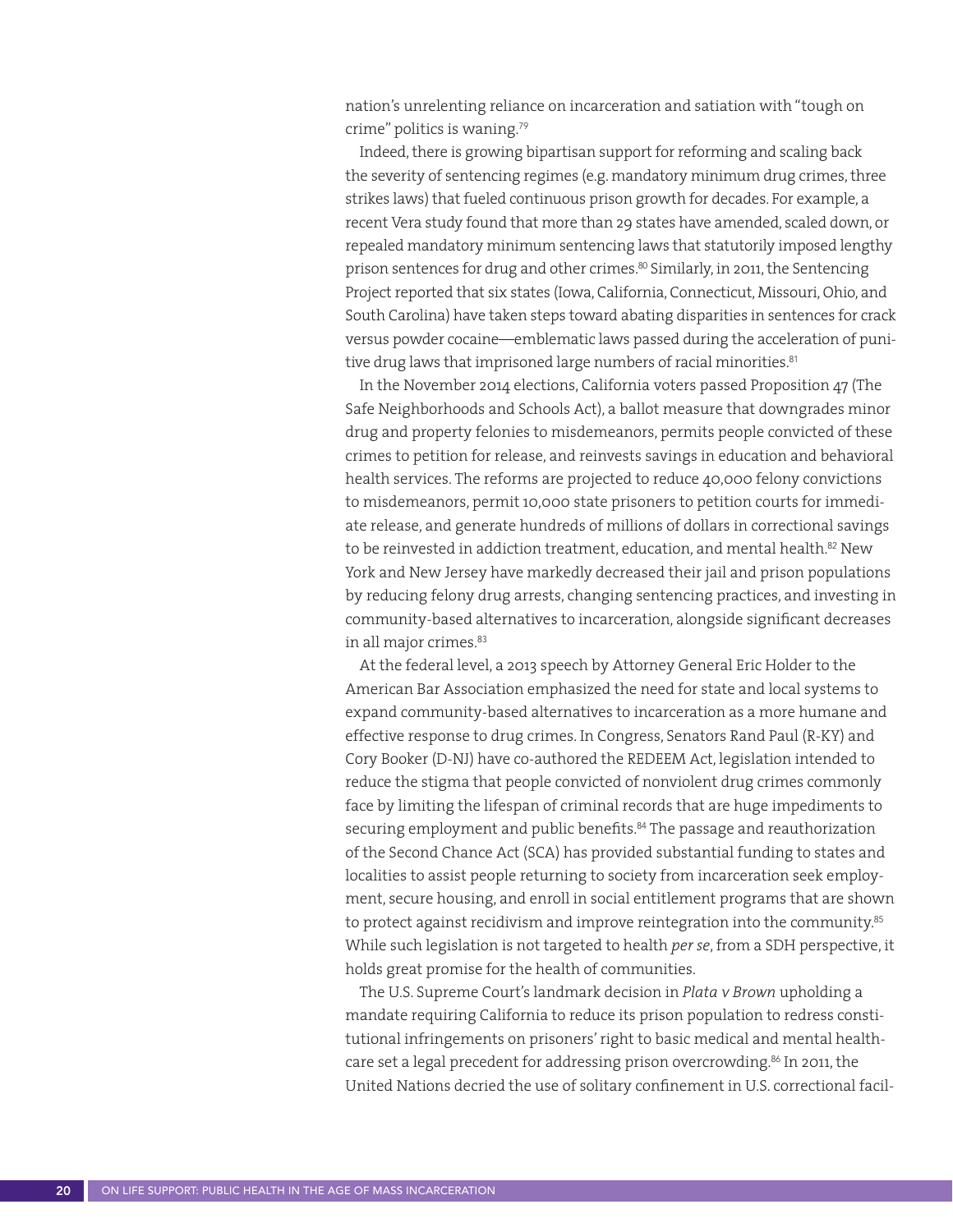ities as excessive and tantamount to torture under international norms.<sup>87</sup> Since, two Congressional hearings on the need to curb this practice in the Bureau of Prisons and in the states have taken place. Additionally, audits for PREA, which "creates policies and practices to ensure a zero tolerance for sexual assault in prisons and corrections facilities by preventing, detecting, and responding to sexual abuse," are underway. Fiscal year of 2014 is the first year that states and territories will have a percentage of federal grant funds withheld unless they demonstrate an intention to comply with the law. Two states, New Hampshire and New Jersey, have certified that they are in full compliance with PREA, and 46 jurisdictions have submitted an assurance that they are spending the required amount of resources to achieve and certify full compliance with the standards in future years.<sup>88</sup>

The departure from policies predicated on severe punishment and retributive justice is further evident in the proliferation of policing models such as crisis intervention teams (CITs), jail and prison diversion programs, and specialized courts founded on the idea of "therapeutic jurisprudence," all of which involve interdisciplinary collaborations between justice agencies and health and social services providers to promote engagement in community services as an alternative to incarceration. For instance, as recently as 2003, there were fewer than 75 adult mental health courts (MHCs). A decade later, there are 346 adult and 51 juvenile MHCs and more than 2,700 adult and juvenile drug courts currently operating in the United States.<sup>89</sup> The effectiveness of these specialized courts is still being debated, but their proliferation signifies a greater commitment to providing community-based alternatives to incarceration.

# The Potential of the Affordable Care Act

The passage of the ACA in 2010 was a watershed moment in U.S. history. State and local governments are increasingly realizing the opportunities created by the ACA to develop partnerships between health and justice systems that simultaneously abate health disparities and enhance public safety. A number of the legislation's key provisions—the expansion of Medicaid, increased coverage and parity for mental health and substance use services, and incentives for creating innovative service delivery models for populations with complex health needs—provide new funding streams and tools for policymakers to strengthen existing programs and develop solutions to reduce mass incarceration.<sup>90</sup> The ACA creates critical opportunities for states, local governments, and healthcare stakeholders to greatly expand the capacity of their community health systems to better meet the needs of underserved populations, curb the flow of medically-underserved populations into jails and prisons, pursue collaborative pro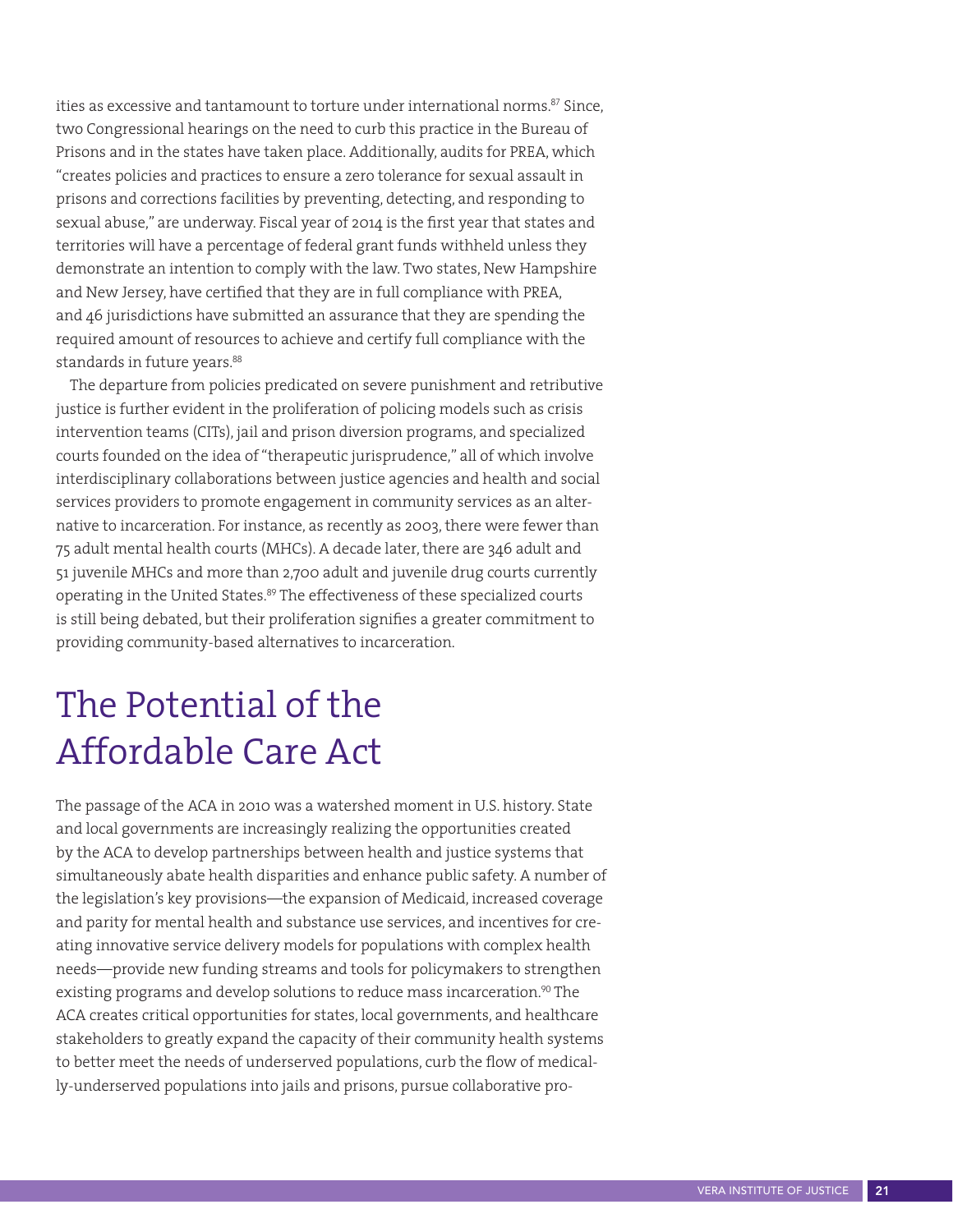gramming to plug service gaps between health and justice systems, and ensure that people are able to receive services in the community that are essential for health, as detailed below.

#### BOLSTERING COMMUNITY CAPACITY

By extending health insurance to millions of people who previously lacked coverage and requiring health plans to provide a wider range of benefits, many people with mental illness or substance use problems will gain coverage for the first time.<sup>91</sup> Over time, improved coverage has the potential to lead to greater capacity in the community to provide mental health and addiction treatment and provide jurisdictions with important opportunities to cease relying on jails and the criminal justice system as default behavioral health providers, in the following ways.<sup>92</sup>

> **Expanding Medicaid:** The ACA expands Medicaid eligibility to people at or below 138 percent of the Federal Poverty Level (\$11,490 for an individual and \$23,550 for a family of four). The newly-eligible population includes large numbers of young, childless adults who were previously excluded from coverage. In 2010, the U.S. Supreme Court ruled that the ACA's Medicaid expansion is optional for states. As of October 2014, 28 states and the District of Columbia have opted to expand Medicaid, providing comprehen-



#### Figure 5: Status of State Medicaid Expansion Decisions (as of October 2014)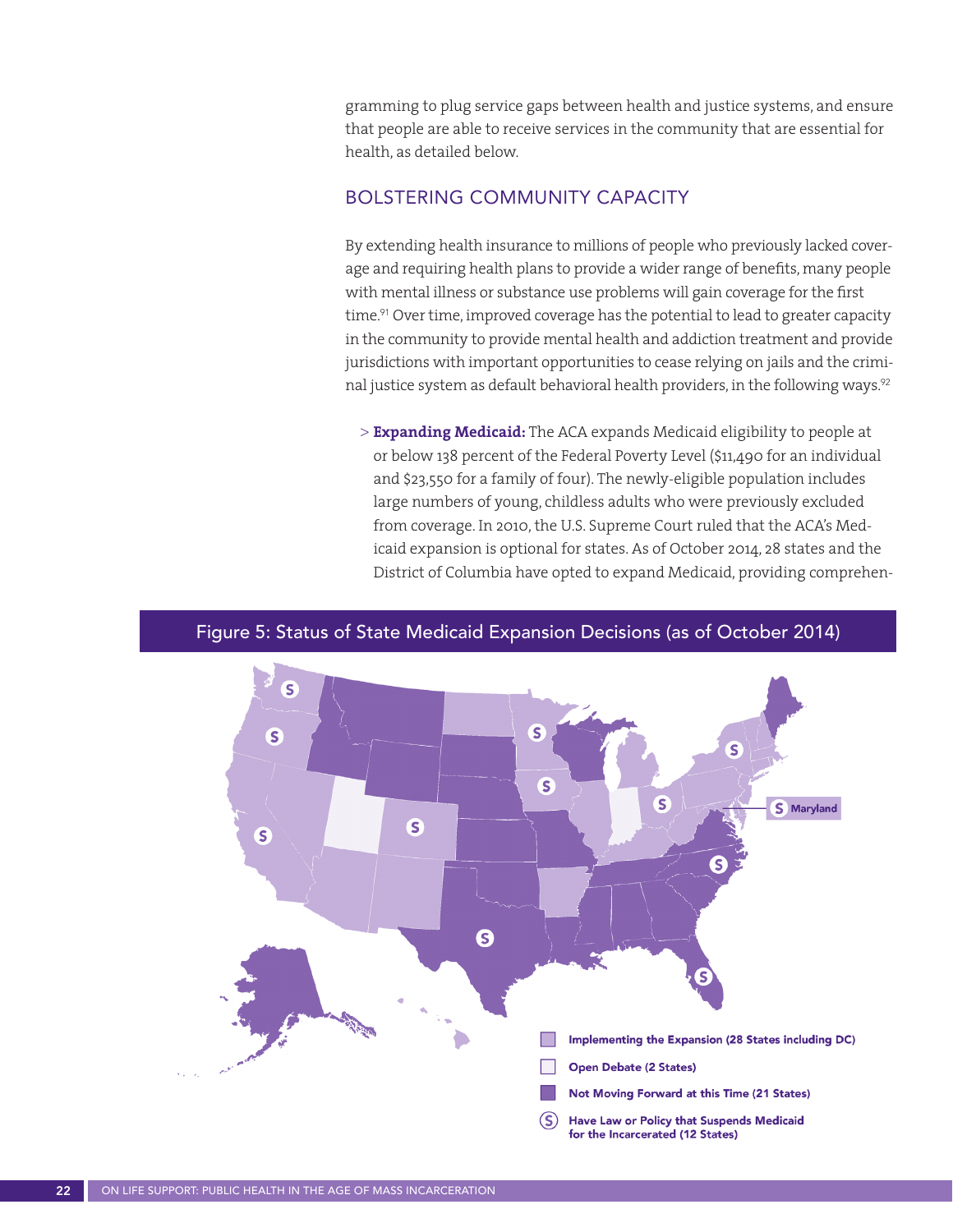sive healthcare coverage to an estimated additional 10.5 million low-income Americans. Under the new rules, a substantial percent of justice-involved individuals living in expansion states are now able to enroll in Medicaid.<sup>93</sup>

> **Expands coverage and parity for behavioral health treatment:** The ACA provides one of the largest expansions of mental health and substance use disorder coverage in U.S. history. Prior to the ACA, 47.5 million Americans lacked health insurance coverage and 25 percent of adults without health insurance had a mental health condition or substance use disorder or both. For Medicaid and private insurance beneficiaries, the ACA requires insurers to cover a range of health benefits, including mental health and substance use disorder services, greatly improving access to behavioral healthcare for large volumes of people who come into contact with the criminal justice system due to an unmet health need. Additionally, the ACA mandates health plans to provide parity between behavioral health and other medical services. Parity means that health plans cannot impose treatment limits or financial coverage requirements that are more restrictive than what they cover for physical health. The ACA goes a step further and prohibits insurance providers from imposing annual or lifetime dollar limits for mental health and substance use services, such as counseling, psychotherapy, and prescription drugs. The U.S. Department of Health and Human Services estimated that the ACA will extend behavioral health coverage to 27 million people who previously lacked health insurance, and provide federal parity protections to 62 million U.S. citizens overall.<sup>94</sup>

> **Reducing health disparities:** The ACA has the capacity to abate health disparities by providing new federal funds to expand community-based health initiatives, requiring enhanced monitoring of disparities, creating incentives for diversifying the healthcare workforce and offering financial incentives for medical professionals to work in underserved areas—all which stand to benefit the communities most impacted by mass incarceration. The federal government should include criminal justice populations into the larger mission to abate health disparities. For example, including jails and prisons in population health surveys and data collection efforts to monitor health disparities would increase transparency inside correctional settings and potentially improve the quality of care available there. Furthermore, conducting analyses that examined the relationship between conditions of confinement and community health would provide impetus for programming that bridges community and correctional health systems.<sup>95</sup>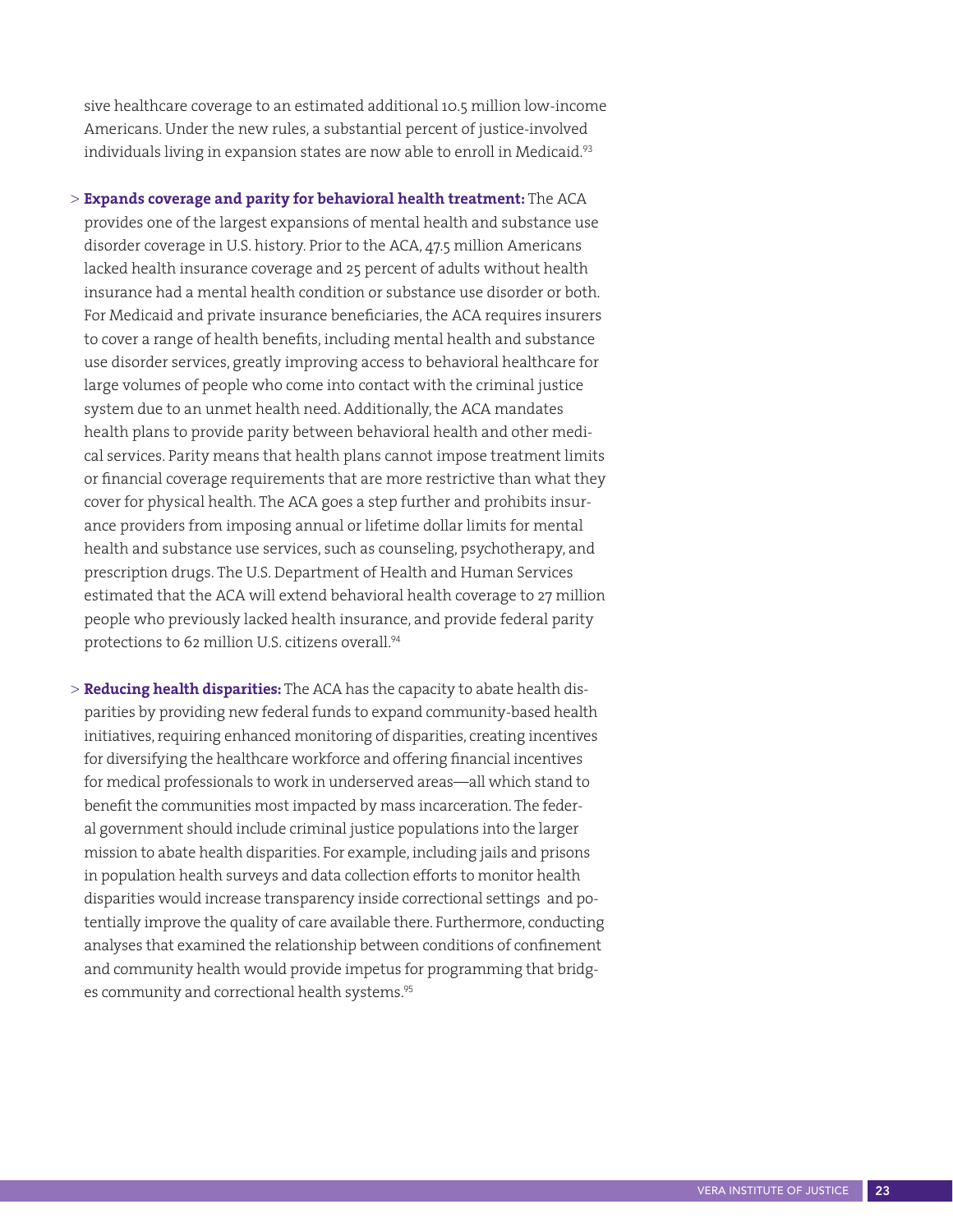#### STRENGTHENING FRONT-END ALTERNATIVES TO ARREST, PROSECUTION, AND INCARCERATION

Increasingly, police, correctional facilities, courts, and community corrections are forming collaborative partnerships with community health providers and social services systems to develop solutions that steer people with treatment needs away from jail and prison. Many of these diversionary programs (e.g., CITs, alternatives to arrest, alternatives to incarceration, and problem-solving courts) are showing promise for improving utilization of health services in the community, reducing the number of people sent to jail or prison, and saving money. However, in many jurisdictions the capacity of diversion programs is insufficient to serve everyone who may benefit from participating, due to their reliance on local funding streams and/or individual grants to support the provision of treatment.

Through Medicaid expansions and improved coverage for mental health and substance use services, the ACA creates a critical funding stream that can be used to support and expand these front-end diversion programs. As long as people who are referred to these programs are enrolled in a health plan, then the mental health and addiction services that they are diverted to as part of these programs can likely be reimbursed by Medicaid or private insurance. Thus, there are huge opportunities for police agencies, prosecutors, and community-based service providers to work together to develop new responses to low-level crimes that do not result in arrest, prosecution, or incarceration and instead serve as a vehicle for referral to behavioral health and other social services.<sup>96</sup>

#### BRIDGING HEALTH AND JUSTICE SYSTEMS

Historically, community health and corrections systems have operated in silos with different cultures, funding streams, and priorities. The ongoing cultural and organizational divide between these systems undermines continuity in care, leads to inefficiency, and results in preventable morbidity and mortality. Even though many large metropolitan jails deliver a quantity of health services comparable to a medium-sized hospital, correctional health providers are detached from services, standards, technologies, and ethics of mainstream health systems. As discussed previously, the lack of connectivity and coordination between correctional and community health systems poses considerable risks to the health of justice-involved individuals and the communities where they live.

The ACA provides the following important tools to help bridge this divide and rethink the points along the criminal justice continuum as opportune moments for outreach, enrollment in health insurance, and care coordination.

*There are huge opportunities for police agencies, prosecutors, and community-based service providers to work together to develop new responses to low-level crimes.*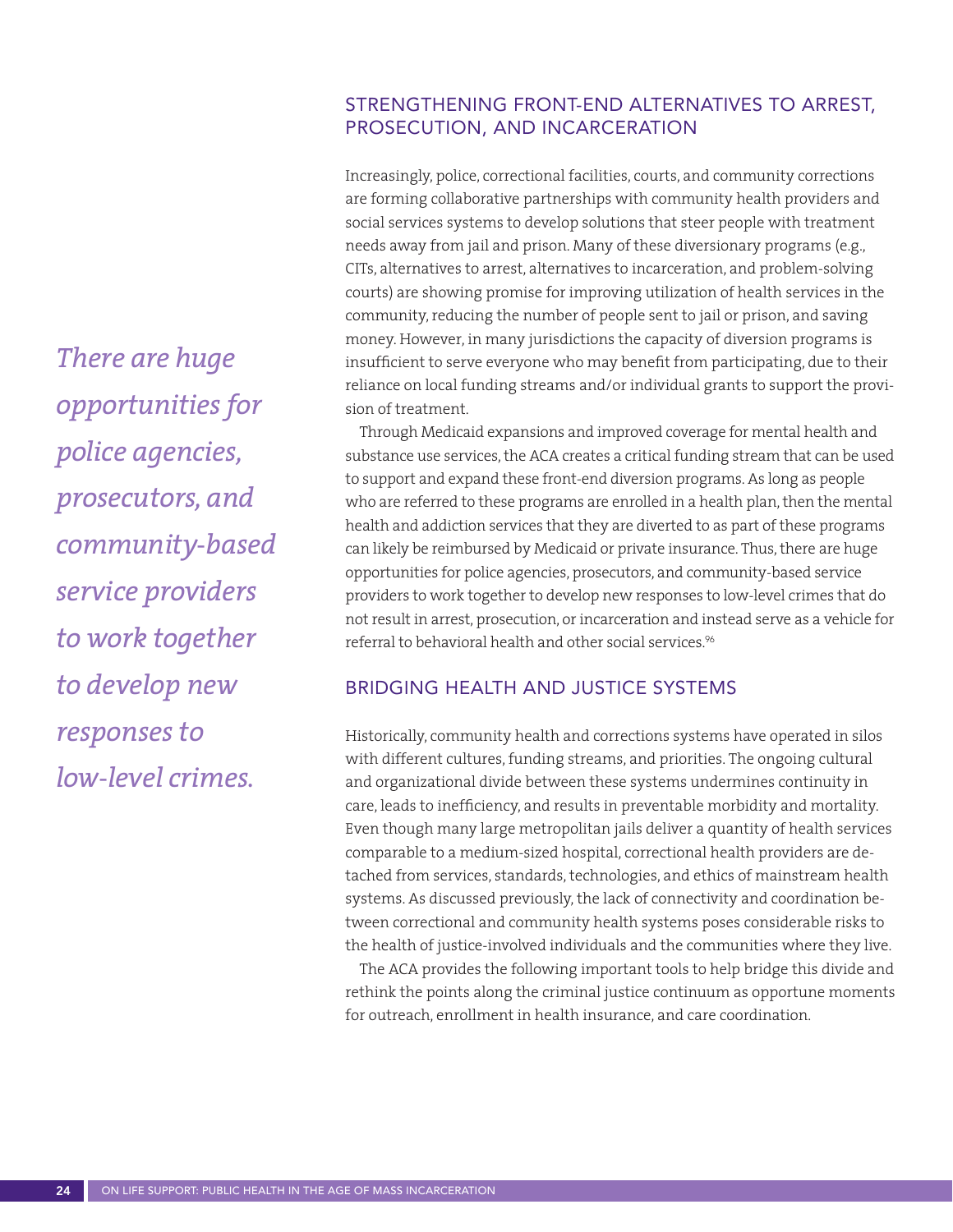#### ENABLING OUTREACH AND CARE COORDINATION

The ACA requires states to develop strategies for enrolling vulnerable populations—defined as "children, unaccompanied homeless youth, children and youth with special health care needs, pregnant women, racial and ethnic minorities, rural populations, victims of abuse or trauma, individuals with mental health or substance-related disorders, and individuals with HIV/AIDS"—into health insurance plans and coordinated care.<sup>97</sup> Care coordination—the conscious effort to gather and organize a patient's medical information from multiple care providers—is essential for promoting continuity of care planning and preventing adverse events, especially for patients with multiple chronic medical conditions, who receive care from several health professionals, take multiple medications, and frequently transition from one care setting to another.<sup>98</sup>

Within this frame, the ACA creates opportunities to improve outreach and care coordination and enhance connectivity between community and correctional health systems in several ways:

> **Establishing Medicaid Health Homes:** The ACA provides incentives for states to establish Medicaid Health Homes, which are entities designed to coordinate services for Medicaid beneficiaries with one or more chronic conditions, including serious mental illnesses and substance abuse conditions, asthma, diabetes, and heart disease that require coordinated care between multiple providers.99 Health homes employ "care managers" to help their patients access health and social services from multiple providers needed to live healthy lifestyles and reduce emergency room visits. These care managers should work in partnership with justice agencies to also prevent unnecessary episodes of incarceration.

Enrolling eligible justice-involved individuals into health homes can open new doors for diversion and improve outcomes at reentry. By working together, health homes, community treatment providers, police agencies, public defenders, and courts can devise policies and legal mechanisms for redirecting health home participants who come into contact with law enforcement away from incarceration and into community-based services. For example, if pretrial service agencies and prosecutors are able to determine that a person arrested on a low-level quality-of-life crime is a health home member, then they may be willing to decline prosecution and hand the individual off to a community case worker.

> **Providing funding for navigators:** The ACA requires states to establish a Navigator Program to conduct outreach and education to raise public awareness about Health Insurance Marketplaces where individuals, families, and small businesses learn about their health coverage options, choose a plan, and enroll in coverage.<sup>100</sup> Navigators can be trained and deployed to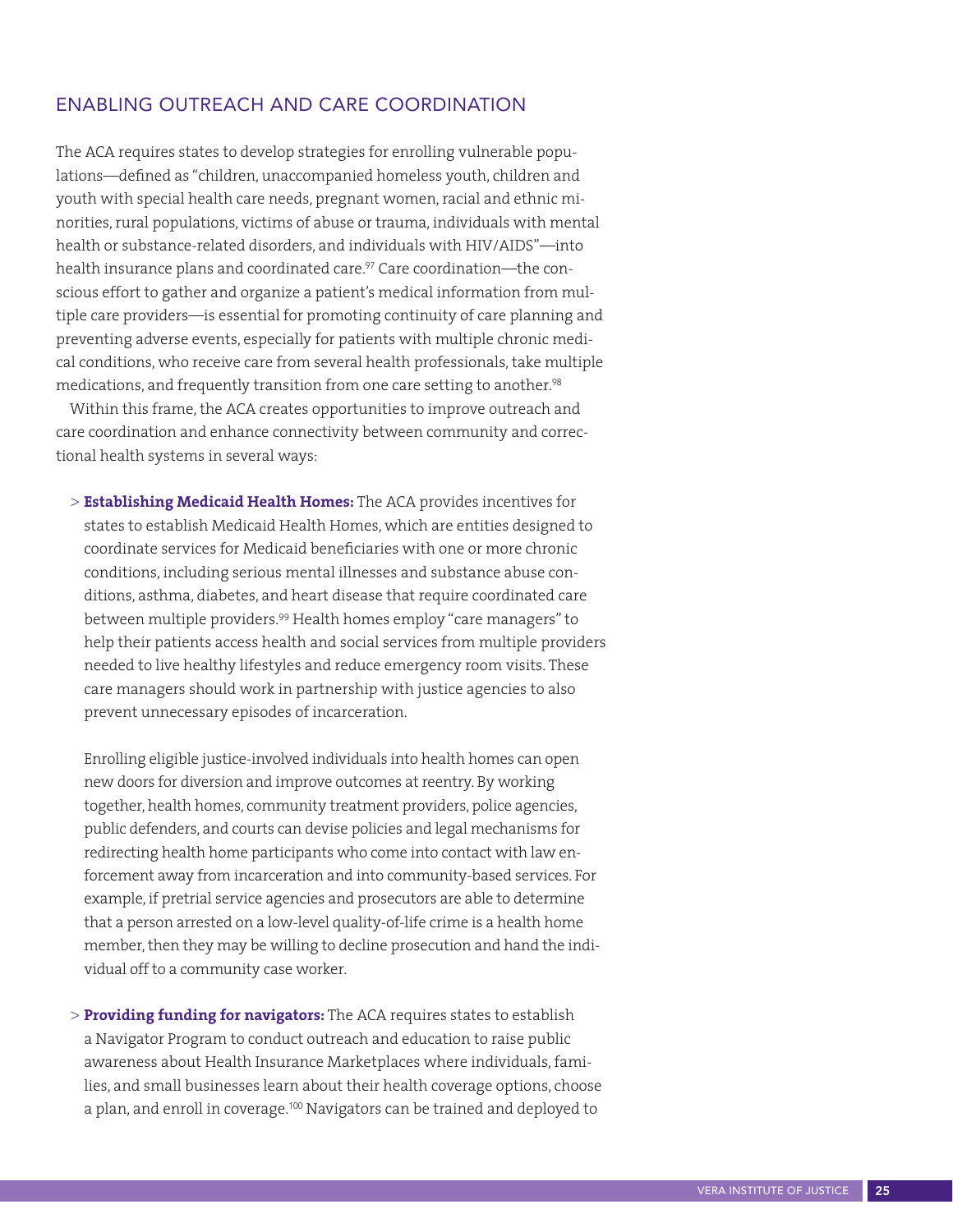conduct Medicaid enrollment, plan selection, and care coordination in criminal justice settings. For example, the Illinois Health Exchange is currently utilizing navigators to enroll justice-involved populations into Medicaid or other health plans and connect them to community services.

*While incarceration has clear negative impacts on community health, it is important to acknowledge that there are many important opportunities to implement health interventions in justice settings that can close service gaps and increase access to treatment.* 

- > **Providing opportunities to increase the role of peers and community health workers (CHWs):** CHWs are defined as community members or peer-specialists who work in community settings and perform many different roles including: delivering culturally competent health education, engaging community residents in health and social services, providing counseling and social support, advocating on behalf of individuals and communities for better health services, and working across different community health and social service systems.<sup>101</sup>
	- Research shows that CHWs offer a valuable addition to healthcare workforces, because they are rooted in the same communities as their patients, and are better equipped to empathize with all of their patients' needs and establish rapport. Research also shows that formerly incarcerated CHWs are highly effective in engaging patients who are transitioning from correctional environments to the community in healthcare services.<sup>102</sup>
	- More states should emulate the state Medicaid policies of Maine, New York, Oregon, South Dakota, Washington, and Wisconsin, which allow CHWs to deliver services for Medicaid beneficiaries with complex health needs.<sup>103</sup> Jurisdictions should also continue exploring how to employ CHWs in community courts, probation offices, diversion programs, and other settings to identify and engage people in community services.

#### ENROLLING ACROSS THE CRIMINAL JUSTICE CONTINUUM

With more people eligible to enroll in Medicaid and subsidized health plans, there is a huge opportunity to redefine jails, courts, and community corrections settings as points of access to care for justice-involved individuals and their families. Community Oriented Correctional Health Services, Treatment Alternatives For Safe Communities, and other entities across the country are working diligently to help correctional systems establish Medicaid enrollment protocols in jails, courts, and probation offices. While incarceration has clear negative impacts on community health, it is important to acknowledge that there are many important opportunities to implement health interventions in justice settings that can close service gaps and increase access to treatment. Because they admit and release large numbers of people every day and are located close to communities, courts, and pretrial service agencies, jails in particular are opportune settings where community health systems can work with criminal justice agencies to bolster screening for infectious, behavioral, and chronic medical conditions; identify people who can be diverted to community services and those eligible for other alternatives to incar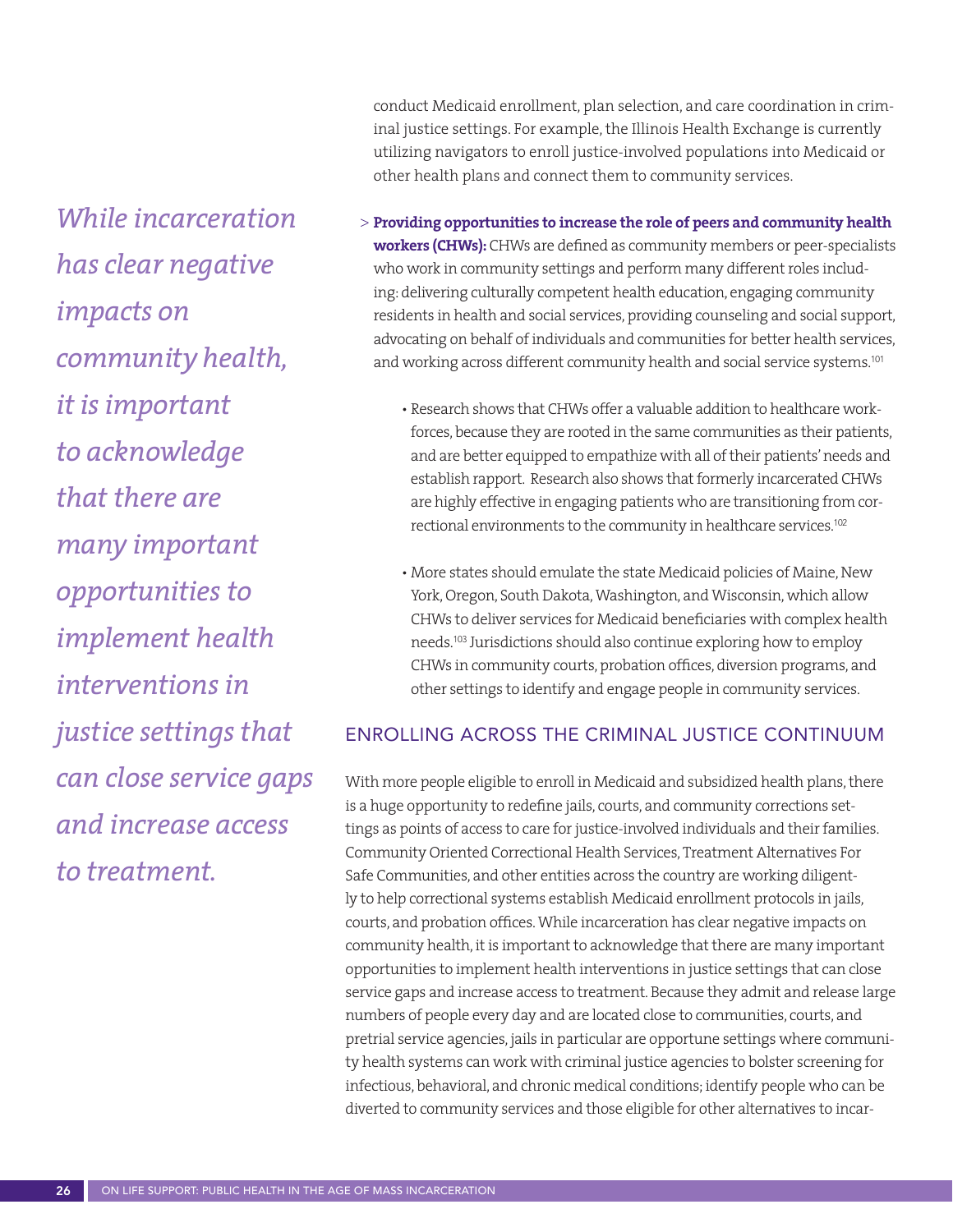ceration; and conduct outreach and care engagement to help people with complex health needs who may also have a high risk of recidivism connect to appropriate medical and social services in the community.

#### GRANTING MEDICAID WAIVERS AND INNOVATION FUNDING

Medicaid waivers are one avenue for states to extend coverage to new populations, cover additional services, and pursue experimental pilots and demonstration projects, beyond what is in federal rules.<sup>104</sup> State policymakers and advocates should work together to pursue novel Medicaid waivers that explicitly permit reimbursement for a range of services provided in the community that are designed to divert people with behavioral health needs from arrest, detention, and incarceration.

The ACA also created the Center for Medicare and Medicaid Innovation to allocate \$10 billion in federal funds to states and local reformers pursuing new payment and service delivery models. For example, states and local jurisdictions may apply for these funds to support programs dedicated to diverting people with chronic health needs away from arrest and incarceration and towards community healthcare, housing, and other social services. If new models yield measurable gains in health outcomes and lead to cost savings, then a strong case can be made to sustain them.

#### USING CMS INNOVATION FUNDING TO BRIDGE THE DIVIDE: THE TRANSITIONS CLINIC NETWORK

Center for Medicare and Medicaid Services (CMS) innovation funding was used to launch the Transitions Clinic Network (TCN), a network of community clinics that partner with correctional agencies to engage people preparing to leave prison in primary care and other services following release.\* TCN clinics employ formerly incarcerated CHWs, who complete a specially-designed certification program at local community colleges, to deliver culturally competent care coordination for prisoners. In a randomized trial, the TCN model has proved to be highly effective in increasing utilization of primary care services and reducing use of hospital emergency rooms among recently released prisoners.

\* Emily A. Wang et al., "Transitions clinic: creating a community-based model of health care for recently released California prisoners," Public health Reports 125, no. 2 (2010): 171.

#### ADVANCING HEALTH INFORMATION TECHNOLOGY

Advancing health information technology is a key component of national healthcare reform efforts to improve the ability for clinical information to flow seamlessly between treatment providers working in different settings, inform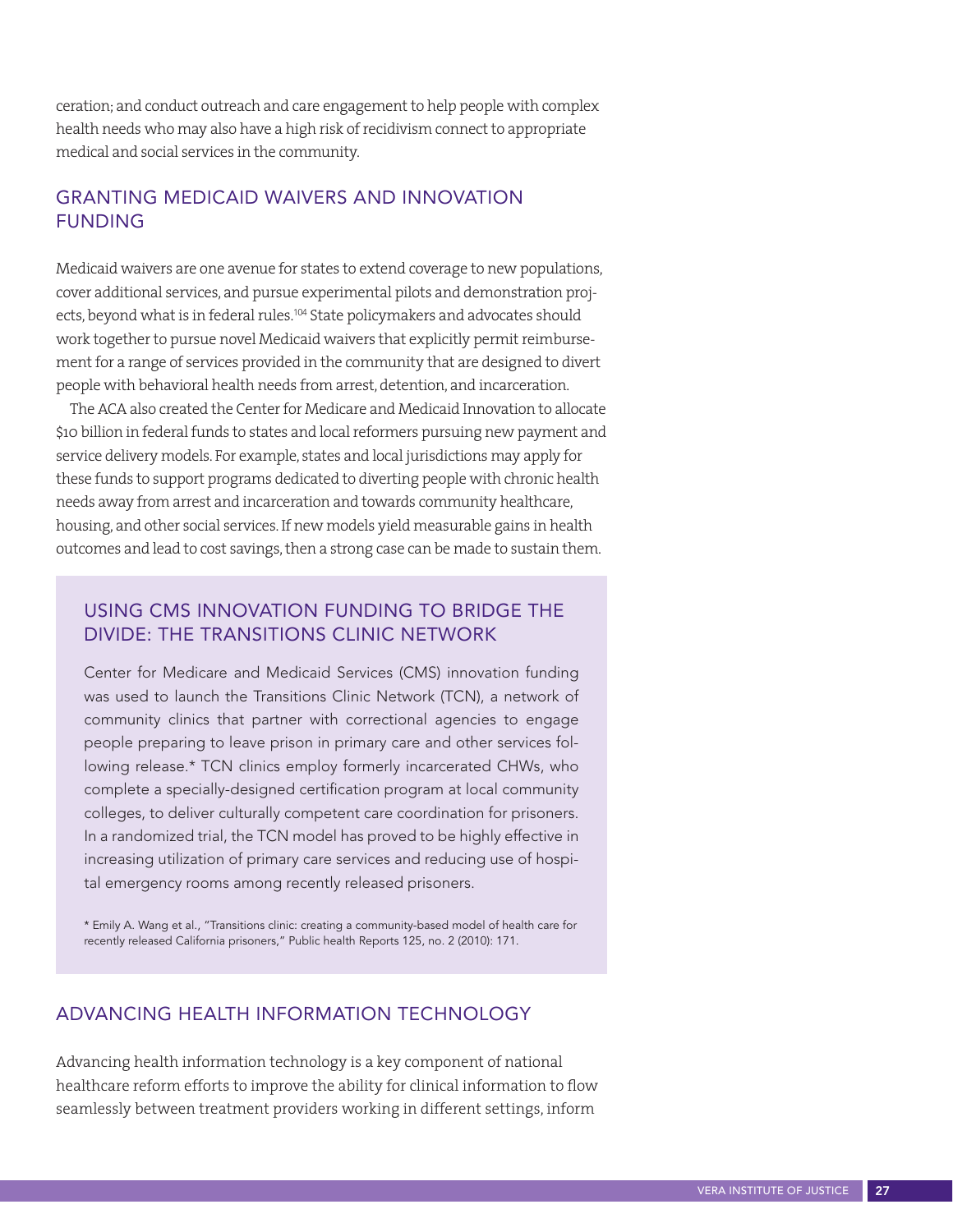clinical decision making by supplying timely access to accurate information, and empower patients by giving them more control over their own health information. A sister legislation to the ACA, the HITECH Act of 2009, provides financial reimbursements for healthcare providers—including qualifying correctional institutions—to adopt electronic health records (EHRs). The Bureau of Correctional Health Services (CHS) within the NYC DOHMH, which oversees the care of all people in the NYC jail system, is the first correctional health agency to successfully obtain these financial reimbursements.

Data from EHRs can be used to verify a person's health needs before or immediately upon entering the justice system, thereby increasing opportunities for diversion and alternatives to incarceration by providing timely access to accurate information on mental health or substance use needs. More reliable and timely transmission of health information from correctional to community settings also allows community-based providers to improve health outcomes and continuity of care for people returning from incarceration. For people with mental health and substance use problems, this can significantly reduce the risk of recidivism.<sup>105</sup>

*If all states expanded Medicaid, the number of uninsured in the U.S. would fall by another 10 million.*

#### REGIONAL CHALLENGES WITH THE ACA

The ACA's potential for justice system reform varies considerably by state, with those not adopting the Medicaid expansion continuing to experience large inequities in coverage. Nearly two-thirds of people who were originally intended to receive coverage under Medicaid expansion reside in these states, and while other provisions of the ACA are reducing the number of uninsured residents (including subsidies in health insurance exchanges, the requirement to purchase insurance, and increased participation among those currently eligible for Medicaid), millions of low-income individuals remain without access to health insurance—a significant percentage of whom are racial and ethnic minorities.

A recent study in the *New England Journal of Medicine* compared mortality rate, coverage, access to care, and self-reported health outcomes between three states that substantially expanded Medicaid eligibility since 2000 with neighboring states that did not. This study found significant mortality reductions and improved health equity in expansion states, especially among adults between the ages of 35 and 64 years, racial and ethnic minorities, and people living in poor counties. This research demonstrates the enormous potential for Medicaid expansions under the ACA to address health disparities among poor and underserved populations.<sup>106</sup>

According to the Kaiser Family Foundation, if all states expanded Medicaid, the number of uninsured in the U.S. would fall by another 10 million, and in conjunction with other provisions of the ACA, the number of people without health insurance would be 47.6 percent lower nationally than before the ACA was enacted.<sup>107</sup>

Correctional systems in states where justice-involved individuals remain ineligible for Medicaid will have more difficulty capitalizing on the benefits of the ACA for justice system reform. A 2014 GAO report found that between 72 percent and 90 percent of inmates were Medicaid eligible in three expansion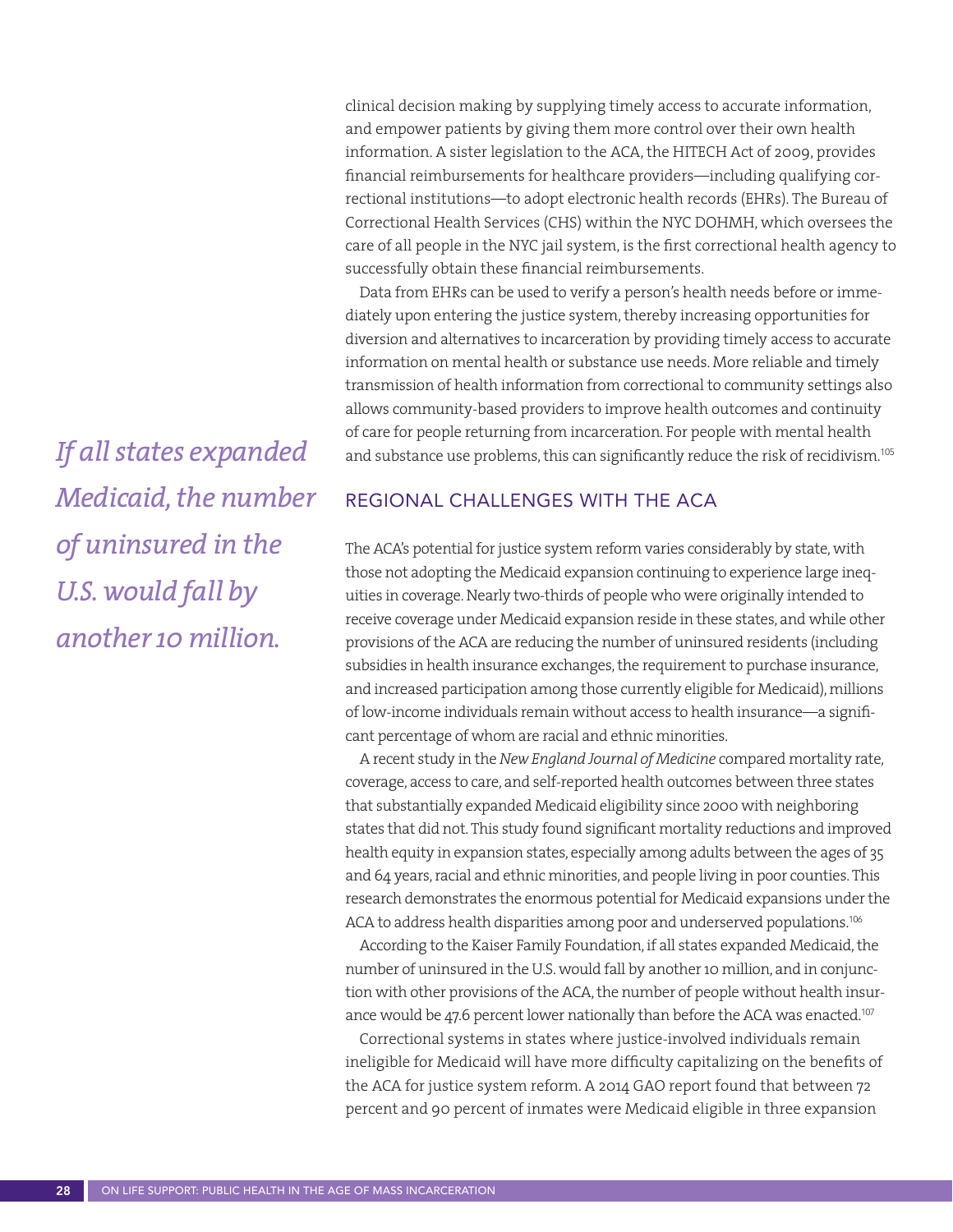states (New York, Colorado, and California), compared with just two percent in non-expansion North Carolina.<sup>108</sup>

## Conclusion

Mass incarceration is one of the great public health challenges of our times. Going forward, it is essential to continue acknowledging that many of the laws, policies, and practices set into motion during the acceleration of the prison boom have exacerbated structural inequalities in communities where the majority of residents are from historically oppressed groups.<sup>109</sup> It is also important to continue examining how these inequalities manifest in population health disparities. Doing so is important not only to understand the impact of the past 40 years of criminal justice policy on population health, but also as a tool to energize intersectoral commitment to design, implement, and evaluate reforms to meaningfully reduce mass incarceration and improve the social environments and health of the communities that have been most affected.

The burden of disease behind bars is unacceptably high and largely invisible to the health system, and the negative impacts of incarceration on the health of communities is a serious issue. Some states and local governments are making progress in reducing their prison populations and implementing legal reforms and programmatic interventions that help sustain lower rates of incarceration and, across the political divide, the appetite among governments to drive down prison populations and invest in community solutions is growing. Health reform through the ACA creates momentous opportunities to improve access to health services in communities most impacted by mass incarceration in a number of ways. It creates opportunities at the state and local level for leadership and innovation—which involves strategically using the funding streams of the ACA to bolster diversion initiatives.

While the ACA offers unprecedented opportunities to advance a new wave of criminal justice reform, it is not a panacea for abating the public health consequences of mass incarceration. Much more is needed to undo the now intergenerational damage done to whole communities by our overly punitive criminal justice system.

The social determinants of health or SDH framework—whose central idea is that human health is, in large part, determined by a range of social, economic, and political forces beyond the control of the individual—offers a model for states to dissect the current laws, policies, and practices that sustain overcrowded jails and prisons, undermining the prospects for economic security and causing families and communities an unwarranted degree of suffering. It also provides a platform for designing comprehensive plans to overhaul the justice system and develop intersectoral solutions to put the nation on the path of exiting the era of mass incarceration and restoring the health and sense of justice in communities that have felt its heavy hand.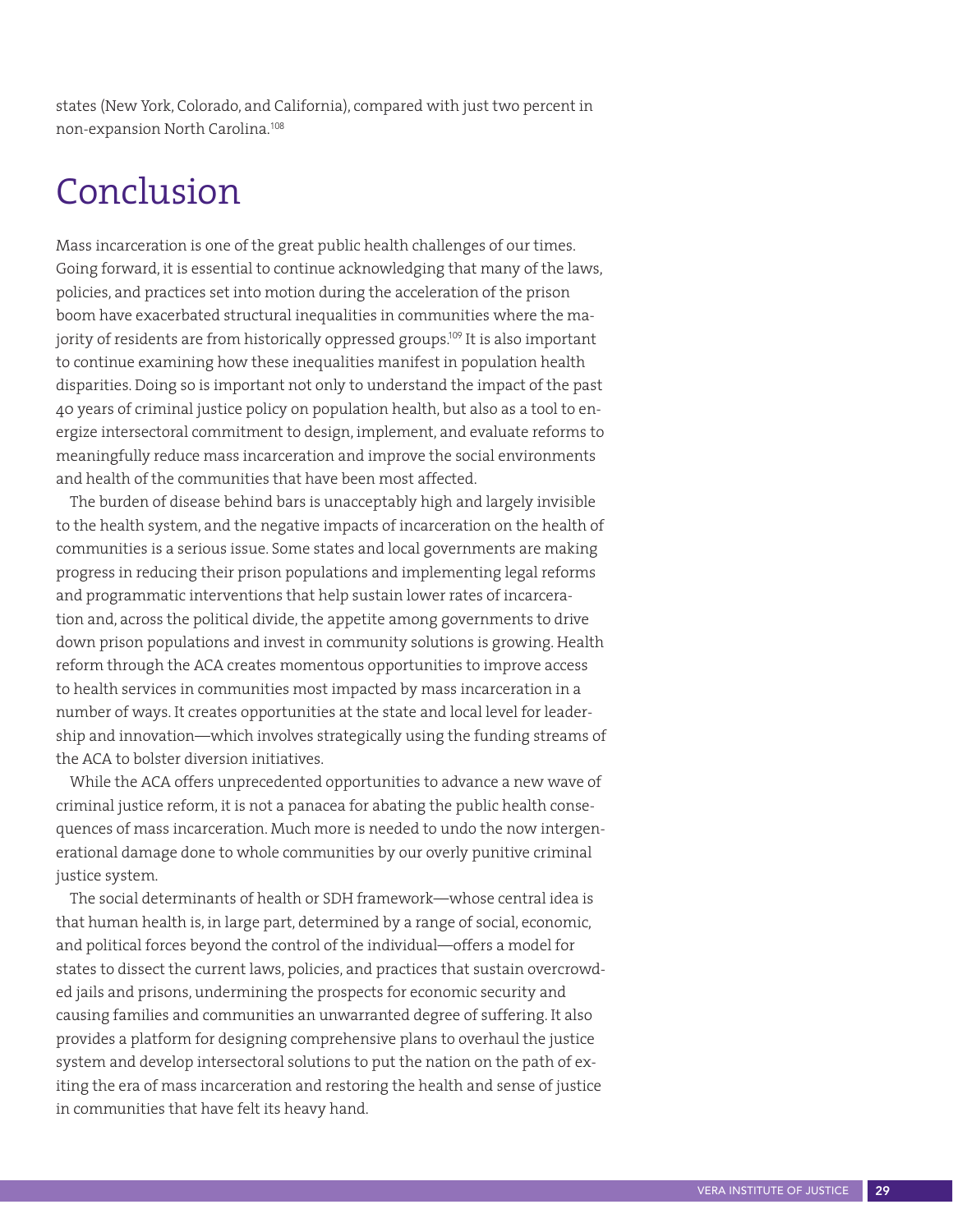#### ENDNOTES

- 1 Gopal K. Singh and Mohammad Siahpush. "Widening socioeconomic inequalities in US life expectancy, 1980–2000," *International Journal of Epidemiology* 35, no. 4 (2006): 969-979.
- 2 Thomas R. Frieden, "CDC Health Disparities and Inequalities Report, United States, 2013, Foreword," *Morbidity and mortality weekly report. Surveillance summaries* (Washington, DC: Centers for Disease Control and Prevention, 2013), 1-2.
- 3 Michael Marmot and Richard Wilkinson, eds, *Social Determinants of Health* (New York: Oxford University Press, 2006).
- 4 Richard Cooper, Michael Steinhauer, Arthur Schatzkin, and William Miller, "Improved mortality among US blacks, 1968-1978: the role of antiracist struggle," *International Journal of Health Services* 11, no. 4 (1981): 511-522.
- 5 Mary O. Mundinger, "Health service funding cuts and the declining health of the poor," *The New England Journal of Medicine* 313, no. 1 (1985): 44; and National Center for Health Statistics, *Excess deaths and other mortality measures for the black population, 1979-81 and 1991*  (Hyattsville, MD: US Department of Health and Human Services, Public Health Service, CDC, 1994).
- 6 Dora M. Dumont et al., "Public health and the epidemic of incarceration," *Annual Review of Public Health* 33 (2012): 325; Sara Wakefield and Christopher Wildeman, "Mass imprisonment and racial disparities in childhood behavioral problems," *Criminology & Public Policy* 10, no. 3 (2011): 793-817; Michael Massoglia, "Incarceration, health, and racial disparities in health," *Law & Society Review* 42, no. 2 (2008): 275-306; Niyi Awofeso, "Prisons as social determinants of hepatitis C virus and tuberculosis infections," *Public Health Reports* 125, no. Suppl 4 (2010): 25; and Ingrid A. Binswanger, Nicole Redmond, John F. Steiner, and LeRoi S. Hicks, "Health disparities and the criminal justice system: An agenda for further research and action," *Journal of Urban Health* 89, no. 1 (2012): 98-107.
- 7 Christopher Wildeman and Christopher Muller, "Mass imprisonment and inequality in health and family life," Annual Review of Law and Social Science 8 (2012): 11-30; N. Freudenberg et al., "Coming home from jail: the social and health consequences of community reentry for women, male adolescents, and their families and communities," American Journal of Public Health, 95, no. 10 (2005): 1725-1736; Juarlyn L. Gaiter, Roberto H. Potter, and Ann O'Leary, "Disproportionate rates of incarceration contribute to health disparities," American Journal of Public Health 96, no. 7 (2006): 1148; and Sonali P. Kulkarni, Susie Baldwin, Amy S. Lightstone, Lillian Gelberg, and Allison L. Diamant, "Is incarceration a contributor to health disparities? Access to care of formerly incarcerated adults," Journal of Community Health 35, no. 3 (2010): 268-274.
- 8 Tracey Kyckelhahn, *State Corrections Expenditures, FY 1982-2010* (Washington, DC: Bureau of Justice Statistics*,* 2012).
- 9 Sara Wakefield and Christopher Uggen, "Incarceration and stratification," Annual Review of Sociology 36 (2010): 387-406; Bruce Western, "The impact of incarceration on wage mobility and inequality," American Sociological Review (2002): 526-546; Dorothy E. Roberts, "The social and moral cost of mass incarceration in African American communities." Stanford Law Review (2004): 1271-1305; and James P. Lynch and William J. Sabol, "Assessing the effects of mass incarceration on informal social control in communities," Criminology & Public Policy 3, no. 2 (2004): 267-294.
- Christopher Wildeman, "Imprisonment and infant mortality," Social Problems, 59 no. 2 (2012): 228-257.
- 11 Dora M. Dumont et al., 2012, p. 325; Andrew P. Wilper et al., "The health and health care of US prisoners: results of a nationwide survey," *American Journal of Public Health* 99, no. 4 (2009): 666-672; Sasha Abramsky and Jamie Fellner, *Ill-Equipped: US Prisons and Offenders with Mental Illness* (New York: Human Rights Watch, 2003); E. Fuller

Torrey, "Jails and prisons--America's new mental hospitals," *American Journal of Public Health* 85, no. 12 (1995): 1611-1613.

- 12 Gerald N. Grob, *From Asylum to Community* (Princeton, NJ: Princeton University Press, 1991); and Richard G Frank and Sherry A. Glied, *Better But Not Well: Mental Health Policy in the United States since 1950* (Baltimore, MD: Johns Hopkins University Press, 2006).
- 13 Jennifer R. Wolch, Michael Dear, and Andrea Akita, "Explaining homelessness," *Journal of the American Planning Association* 54, no. 4 (1988): 443-453; Chris Koyanagi, *Learning from History: Deinstitutionalization of People with Mental Illness as Precursor to Long-Term Care Reform*  (Menlo Park, CA: Henry J. Kaiser Family Foundation, 2007); and Keith Humphreys and Julian Rappaport, "From the community mental health movement to the war on drugs: A study in the definition of social problems," *American Psychologist* 48, no. 8 (1993): 892.
- Bernard E. Harcourt, "An institutionalization effect: the impact of mental hospitalization and imprisonment on homicide in the United States, 1934–2001." *The Journal of Legal Studies* 40, no. 1 (2011): 39-83.
- 15 Seth J. Prins, "Does transinstitutionalization explain the overrepresentation of people with serious mental illnesses in the criminal justice system?" *Community Mental Health Journal* 47, no. 6 (2011): 716-722; H. J. Steadman et al., "Impact of State Mental Hospital Deinstitutionalization on United States Prison Populations, 1968-1978," *The Journal of Criminal Law & Criminology*, *75* (1984): 474; E. Fuller Torrey, 1995, pp 1611-1613.
- 16 National Institute of Mental Health, "Serious Mental Illness (SMI) Among U.S. Adults," http://www.nimh.nih.gov/health/statistics/prevalence/seriousmental-illness-smi-among-us-adults.shtml (accessed November 13, 2014).
- 17 Seth J. Prins, "Prevalence of Mental Illnesses in US State Prisons: A Systematic Review." *Psychiatric Services* (2014).
- 18 Lisa D. Moore and Amy Elkavich, "Who's using and who's doing time: Incarceration, the war on drugs, and public health," *American Journal of Public Health* 98, no. 5 (2008): 782.
- 19 Jennifer C.Karberg and Doris J. James, *Substance Dependence, Abuse, and Treatment of Jail Inmates, 2002* (Washington, DC: US Department of Justice, Office of Justice Programs, Bureau of Justice Statistics, 2005); Seena Fazel, Parveen Bains, and Helen Doll, "Substance abuse and dependence in prisoners: a systematic review," *Addiction* 101, no. 2 (2006): 181-191; and Bridget F Grant et al., "Prevalence and Co-occurrence of Substance Use Disorders and Independent Mood and Anxiety Disorders: Results From the National Epidemiologic Survey on Alcohol and Related Conditions," *Archives of General Psychiatry* 61, no. 8 (2004): 807-816.
- 20 Substance Abuse and Mental Health Services Administration,"The Prevalence of Co-Occurring Mental Illness and Substance Use Disorders in Jails," last modified Winter 2004, http://gainscenter.samhsa.gov/pdfs/ disorders/gainsjailprev.pdf (accessed November 3, 2014); and Ronald C. Kessler et al., "The epidemiology of co-occurring addictive and mental disorders: implications for prevention and service utilization," *American Journal of Orthopsychiatry* (1996).
- 21 Steven Belenko, "Implementing Effective Substance Abuse Treatment in the Criminal Justice System: the Public Safety and Public Health Benefits of Expanding Treatment Services," Congressional Briefing and Panel Discussion, March, 2008.
- 22 Michael S. Gordon, Timothy W. Kinlock, Robert P. Schwartz, and Kevin E. O'Grady, "A randomized clinical trial of methadone maintenance for prisoners: findings at 6 months post-release," *Addiction* 103, no. 8 (2008): 1333-1342; S. Magura et al.,."Buprenorphine and methadone maintenance in jail and post-release: a randomized clinical trial." *Drug and Alcohol Dependence*, *99,* no. 1 (2009): 222-230; Amy Nunn et al., "Methadone and buprenorphine prescribing and referral practices in US prison systems: results from a nationwide survey," *Drug and Alcohol*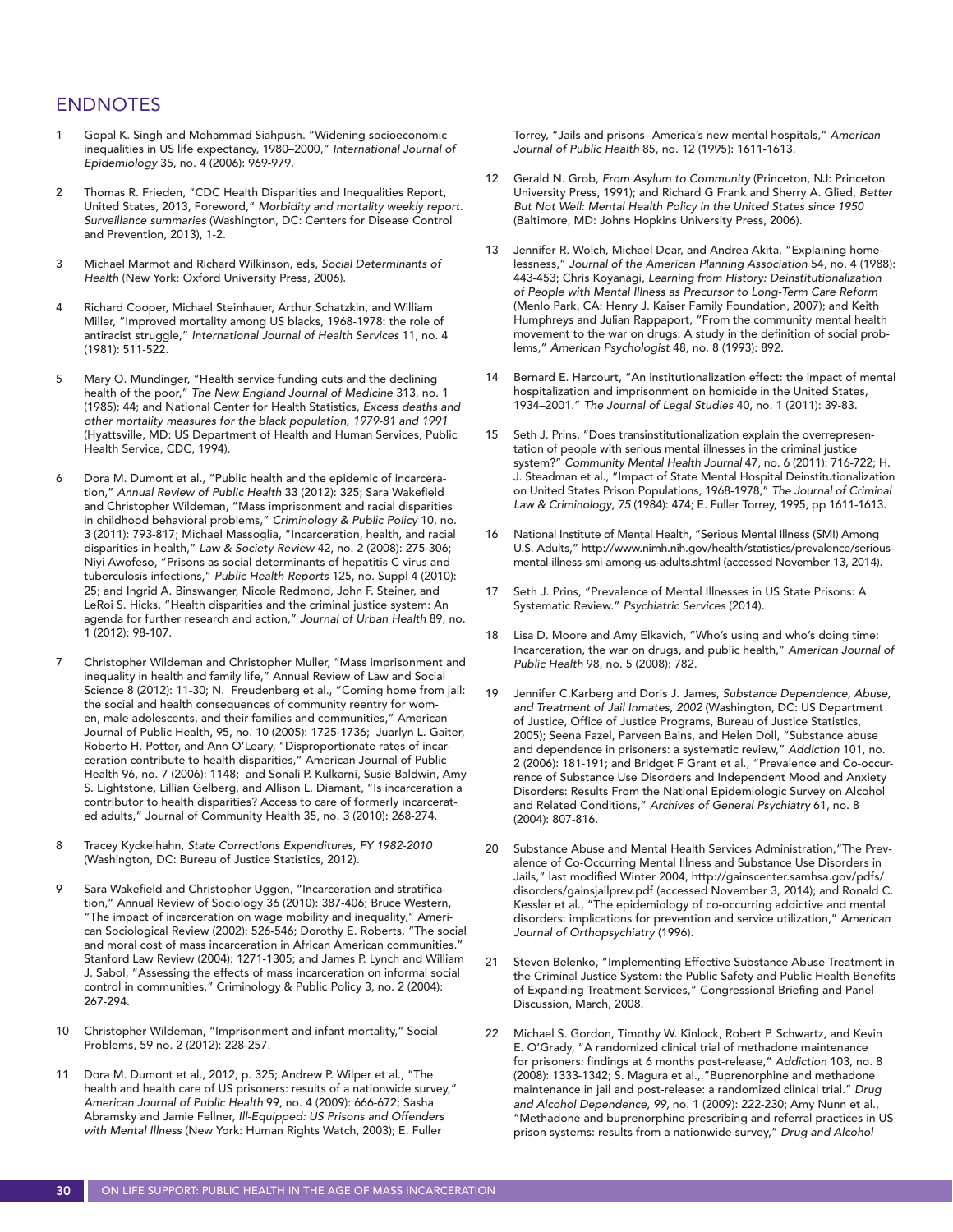*Dependence* 105, no. 1 (2009): 83-88; and R. Douglas Bruce and Rebecca A. Schleifer, "Ethical and human rights imperatives to ensure medication-assisted treatment for opioid dependence in prisons and pre-trial detention," *International Journal of Drug Policy* 19, no. 1 (2008): 17-23.

- Anne C. Spaulding et al., "HIV/AIDS among inmates of and releasees from US correctional facilities, 2006: declining share of epidemic but persistent public health opportunity," *PLoS One* 4, no. 11 (2009): e7558
- Kathleen N. Ly et al., "The increasing burden of mortality from viral hepatitis in the United States between 1999 and 2007," *Annals of Internal Medicine* 156, no. 4 (2012): 271-278; Amy E. Boutwell, Scott A. Allen, and Josiah D. Rich, "Opportunities to address the hepatitis C epidemic in the correctional setting," *Clinical Infectious Diseases* 40, no. Supplement 5 (2005): S367-S372; and Sarah Larney et al., "Incidence and prevalence of hepatitis C in prisons and other closed settings: Results of a systematic review and meta-analysis," *Hepatology* 58, no. 4 (2013): 1215-1224.
- 25 Jessica R. MacNeil, Mark N. Lobato, and Marisa Moore, "An unanswered health disparity: tuberculosis among correctional inmates, 1993 through 2003," *American Journal of Public Health* 95, no. 10 (2005): 1800.
- 26 Centers for Disease Control and Prevention, "STDs in Persons Entering Corrections Facilities," last reviewed November 17, 2011, http://www. cdc.gov/std/stats10/corrections.htm (accessed November 11, 2014).
- 27 S. Blank et al., "Incident syphilis among women with multiple admissions to jail in New York City," *Journal of Infectious Diseases* 180, no. 4 (1999): 1159-1163.
- 28 Sherry L. Murphy, J. Q. Xu, and Kenneth D. Kochanek, "Deaths: final data for 2010," *National Vital Statistics Reports* 61, no 4 (2013): 1-118.
- 29 Ingrid A Binswanger, Patrick M. Krueger, and John F. Steiner. "Prevalence of chronic medical conditions among jail and prison inmates in the United States compared with the general population," *Journal of Epidemiology and Community Health* (2009).
- 30 Hung-En Sung, "Prevalence and risk factors of violence-related and accident-related injuries among state prisoners," *Journal of Correctional Health Care* 16, no. 3 (2010): 178-187.
- 31 Margaret E. Noonan and E. Ann Carson, "Prison and Jail Deaths in Custody, 2000-2009-Statistical Tables," *Mortality* 225 (2011): 300.
- 32 Kenneth L Appelbaum et al., "A national survey of self-injurious behavior in American prisons," *Psychiatric Services* 62, no. 3 (2011): 285-290.
- 33 Johannes Lohner and Norbert Konrad, "Deliberate self-harm and suicide attempt in custody: distinguishing features in male inmates' self-injurious behavior," *International Journal of Law and Psychiatry* 29, no. 5 (2006): 370-385; Bruce Way, Donald Sawyer, Sharen Barboza, and Robin Nash, "Inmate suicide and time spent in special disciplinary housing in New York State prison," *Psychiatric Services* 58, no. 4 (2007): 558-560; and Fatos Kaba et al., "Solitary confinement and risk of self-harm among jail inmates." *American Journal of Public Health* 104, no. 3 (2014): 442-447.
- Robert F. Morrell, Charles T. Merbitz, Shelley Jain, and Santosh Jain, "Traumatic brain injury in prisoners," *Journal of Offender Rehabilitation* 27, no. 3-4 (1998): 1-8; and Eric J. Shiroma, Pamela L. Ferguson, and E. Elisabeth Pickelsimer. "Prevalence of traumatic brain injury in an offender population: A meta-analysis," *Journal of Correctional Health Care* 16, no. 2 (2010): 147-159.
- 35 Bonnie L. Green, Jeanne Miranda, Anahita Daroowalla, and Juned Siddique. "Trauma exposure, mental health functioning, and program needs of women in jail," *Crime and Delinquency* 51, no. 1 (2005): 133-151; Leslie Acoca, "Defusing the time bomb: Understanding and meeting the growing health care needs of incarcerated women in America," *Crime and Delinquency* 44 (1998): 49-69; and Mark I. Singer, Janet Bussey, Li-Yu Song, and Lisa Lunghofer, "The psychosocial issues of women serving time in jail," *Social Work* 40, no. 1 (1995): 103-113.
- 36 Jennifer Clarke, Maureen Phipps, Iris Tong, Jennifer Rose, and Melanie Gold, "Timing of conception for pregnant women returning to jail," *Journal of Correctional Health Care* 16, no. 2 (2010): 133-138.
- 37 Ginette G. Ferszt and Jennifer G. Clarke, "Health care of pregnant women in US state prisons," *Journal of Health Care for the Poor and Underserved* 23, no. 2 (2012): 557-569.
- 38 Brie A. Williams, James S. Goodwin, Jacques Baillargeon, Cyrus Ahalt, and Louise C. Walter, "Addressing the aging crisis in US criminal justice health care," *Journal of the American Geriatrics Society* 60, no. 6 (2012): 1150-1156.
- 39 Brie A. Williams, Marc F. Stern, Jeff Mellow, Meredith Safer, and Robert B. Greifinger, "Aging in correctional custody: setting a policy agenda for older prisoner health care," *American Journal of Public Health* 102, no. 8 (2012): 1475-1481.
- 40 *Estelle v. Gamble*, 429 U.S. 97 (1976); and Robert B. Greifinger, "Thirty years since *Estelle v. Gamble*: Looking forward, not wayward," in *Public Health Behind Bars* (New York: Springer, 2007), pp. 1-10.
- 41 Craig Haney, "Wages of Prison Overcrowding: Harmful Psychological Consequences and Dysfunctional Correctional Reactions," *The Washington University Journal of Law and Policy* 22 (2006): 265; Roy Warmsley, "Prison health care and the extent of prison overcrowding," *International Journal of Prisoner Health* 1, no. 1 (2005): 3-12.
- 42 Ann E. Carson, *Prisoners in 2013.* (Washington, DC: U.S. Department of Justice, Bureau of Justice Statistics, revised September 30, 2014); The American Legislative Exchange Council "Prison Overcrowding: Alabama," http://www.alec.org/initiatives/prison-overcrowding/prison-overcrowding-alabama/(accessed November 10, 2014).
- 43 The U.S. Government Accountability Office (GAO), *Bureau of Prisons: Growing Inmate Crowding Negatively Affects Inmates, Staff, and Infrastructure* (Washington, DC: GAO, 2012, GAO-12-743).
- Eran Y. Bellin, David D. Fletcher, and Steven M. Safyer. "Association of tuberculosis infection with increased time in or admission to the New York City jail system," *Journal of the American Medical Association (JAMA)* 269, no. 17 (1993): 2228-2231; Timothy F. Jones et al., "Transmission of tuberculosis in a jail," *Annals of Internal Medicine* 131, no. 8 (1999): 557-563; and Dixie Snider and Mary D. Hutton, "Tuberculosis in correctional institutions," *JAMA* 261, no. 3 (1989): 436-437.
- 45 John. J. Gibbons and Nicholas de B. Katzenbach, *Confronting Confinement: A Report of the Commission on Safety and Abuse in America's Prisons* (New York: Vera Institute of Justice, 2006), pp. 38-51.
- 46 Peter Scharff. "The effects of solitary confinement on prison inmates: A brief history and review of the literature," *Crime and Justice* 34, no. 1 (2006): 441-528; Lorna A. Rhodes, "Pathological effects of the supermaximum prison." *American Journal of Public Health* 95, no. 10 (2005): 1692; David H. Cloud, Ernest Drucker, Angela Browne, and Jim Parsons, "Solitary Confinement and Public Health in the United States," *American Journal of Public Health.* (forthcoming); and Kenneth L. Appelbaum et al., "A national survey of self-injurious behavior in American prisons," *Psychiatric Services* 62, no. 3 (2011): 285-290.
- 47 Zoë D. Peterson, Emily K. Voller, Melissa A. Polusny, and Maureen Murdoch, "Prevalence and consequences of adult sexual assault of men: Review of empirical findings and state of the literature," *Clinical Psychology Review* 31, no. 1 (2011): 1-24.
- 48 Bureau of Justice Statistics, *PREA Data Collection Activities, 2012* (Washington, DC: U.S. Department of Justice, Bureau of Justice Statistics, 2012).
- 49 Allen J Beck and Candace Johnson, *Sexual victimization reported by former state prisoners, 2008* (Washington, DC: US Department of Justice, Office of Justice Programs, Bureau of Justice Statistics, 2012).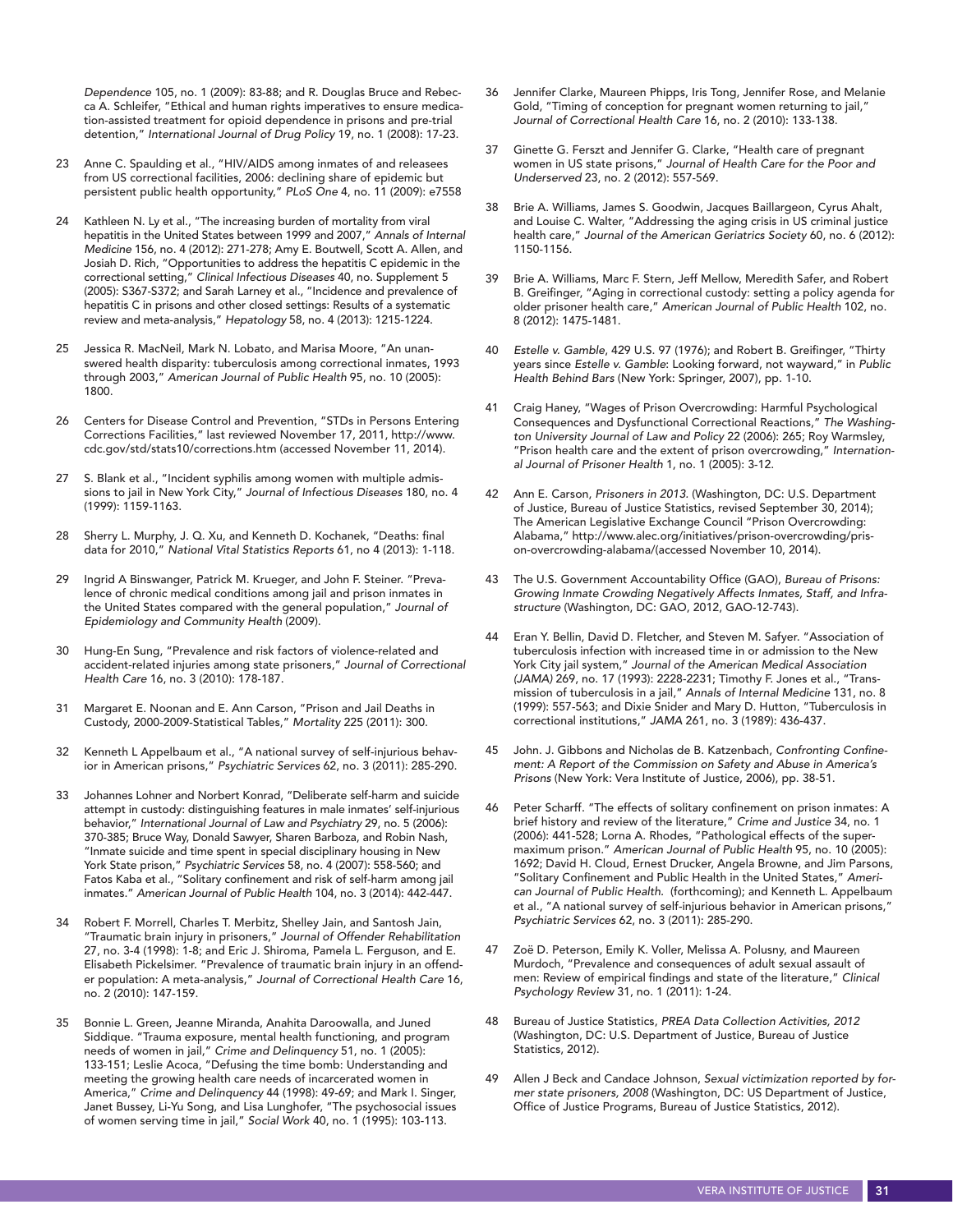- 50 Kelly Bedard and Harry E. Frech, "Prison health care: is contracting out healthy?" *Health Economics* 18, no. 11 (2009): 1248-1260; and Rebecca Ann Larsen, "Privately run health care in prisons: an industry and health impacts analysis," (Masters thesis, The University of Texas at Austin, 2014).
- 51 Marc F. Stern, Robert B. Greifinger, and Jeff Mellow, "Patient safety: moving the bar in prison health care standards," *American Journal of Public Health* 100, no. 11 (2010): 2103.
- Ingrid Binswanger et al., "Release from prison—a high risk of death for former inmates," *New England Journal of Medicine* 356, no. 2 (2007): 157-165.
- 53 Massoglia, 2008, pp. 275-306.
- 54 Marmot and Wilkinson, 2006; and Michael Marmot, "Social determinants of health inequalities," *The Lancet* 365, no. 9464 (2005): 1099-1104.
- 55 Todd Clear, "The effects of high imprisonment rates on communities," *Crime and Justice* 37, no. 1 (2008): 97-132; John Hagan and Holly Foster, "Intergenerational educational effects of mass imprisonment in America," *Sociology of Education* (2012): 0038040711431587; Sara Wakefield and Christopher Uggen, "Incarceration and stratification," *Annual Review of Sociology* 36 (2010): 387-406; Bruce Western, "The impact of incarceration on wage mobility and inequality," *American Sociological Review* (2002): 526-546; Dorothy E. Roberts, "The social and moral cost of mass incarceration in African American communities," *Stanford Law Review* (2004): 1271-1305; James P. Lynch and William J. Sabol, "Assessing the effects of mass incarceration on informal social control in communities," *Criminology & Public Policy* 3, no. 2 (2004): 267-294; and Jason P. Kelly, "The Strategic Use of Prisons in Partisan Gerrymandering," *Legislative Studies Quarterly* 37, no. 1 (2012): 117-134.
- 56 New York City Department of Health and Mental Hygiene, *Health Disparities in New York City* (New York: NYC Department of Health and Mental Hygiene, 2010).
- 57 The Pew Charitable Trusts, *Collateral Costs: Incarceration's Effect on Economic Mobility* (Washington, DC: Pew Charitable Trusts, 2010), P. 18.
- Dora M. Dumont, Scott A. Allen, and Josiah D. Rich, "Sesame Street Goes to Jail: Physicians Should Follow," *Annals of Internal Medicine* 161, no. 7 (2014): 522-523.
- 59 Christopher Wildeman, *Parental Incarceration, Child Homelessness, and the Invisible Consequences of Mass Imprisonment* (Princeton, NJ: Princeton University, Woodrow Wilson School of Public and International Affairs, Center for Research on Child Wellbeing, 2011); and Amanda Geller and Allyson Walker Franklin, "Paternal Incarceration and the Housing Security of Urban Mothers," *Journal of Marriage and Family* 76, no. 2 (2014): 411-427.
- 60 Amy Dworsky, Allen Harden, and Robert Goerge, "The Relationship between Maternal Incarceration and Foster Care Placement," *Open Family Studies Journal* 4, no. 2 (2011): 117-121.
- 61 Sara Wakefield and Christopher James Wildeman, *Children of the prison boom: Mass incarceration and the future of American inequality* (New York: Oxford University Press, 2014).
- 62 Bruce Western and Becky Petti, "Incarceration & social inequality," *Daedalus* 139, no. 3 (2010): 8-19.
- 63 Amanda Geller, Irwin Garfinkel, and Bruce Western, "Paternal incarceration and support for children in fragile families," *Demography* 48, no. 1 (2011): 25-47; and Drew Kukorowski, Peter Wagner, and Leah Sakala, *Please Deposit All of Your Money: Kickbacks, Rates, and Hidden Fees in the Jail Phone Industry* (Northampton, MA: Prison Policy Initiative, 2013).
- Michael Hout, "Social and economic returns to college education in the United States," *Annual Review of Sociology* 38 (2012): 379-400.
- 65 Harry J. Holzer, Steven Raphael, and Michael A. Stoll, "Employment barriers facing ex-offenders," *Center for the Study of Urban Poverty Working Paper Series* (2003).
- 66 The Pew Charitable Trusts, 2010, p. 4.
- 67 Christopher Wildeman, "Parental incarceration, child homelessness, and the invisible consequences of mass imprisonment," *The Annals of the American Academy of Political and Social Science* 651, no. 1 (2014): 74-96.
- 68 Geller, Garfinkel, and Western, 2011, pp. 25-47.
- 69 Amanda Geller and Marah A. Curtis, "A sort of homecoming: Incarceration and the housing security of urban men," *Social Science Research* 40, no. 4 (2011): 1196-1213.
- 70 Cari Courtenay-Quirk et al., "Factors associated with incarceration history among HIV-positive persons experiencing homelessness or imminent risk of homelessness," *Journal of community health* 33, no. 6 (2008): 434-443.
- 71 Jessica Pearson, "Building debt while doing time: Child support and incarceration," *Judges Journal* 43 (2004): 4; and Ann Cammett, "Expanding Collateral Sanctions: The Hidden Costs of Aggressive Child Support Enforcement Against Incarcerated Parents," *Georgetown Journal on Poverty Law & Policy* 13 (2006): 313.
- 72 Lisa Clemans-Cope et al., "The Affordable Care Act's coverage expansions will reduce differences in uninsurance rates by race and ethnicity," *Health Affairs* 31, no. 5 (2012): 920-930.
- 73 §1905, Social Security Act
- 74 David L. Rosen et al., "Medicaid Policies and Practices in US State Prison Systems," *American Journal of Public Health* 104, no. 3 (2014): 418-420.
- 75 Joseph Morrissey, Gary Cuddeback, Alison Evans Cuellar, and Henry Steadman, "The role of Medicaid enrollment and outpatient service use in jail recidivism among persons with severe mental illness," *Psychiatric Services* 58, no. 6 (2007): 794-801.
- 76 Patricia E. Allard and Marc Mauer, *Regaining the vote: An assessment of activity relating to felon disenfranchisement laws* (Washington, DC: The Sentencing Project, 2000).
- 77 Carson, 2014, p. 1.
- 78 Ram Subramanian and Rebecca Tublitz, *Realigning Justice Resources: A Review of Population and Spending Shifts in Prison and Community Corrections* (New York: Vera Institute of Justice, 2012).
- 79 Todd R. Clear and Natasha A. Frost, *The Punishment Imperative: The Rise and Failure of Mass Incarceration in America* (New York: NYU Press, 2013).
- 80 Ram Subramanian and Ruth Delaney, *A Playbook for Change? States Reconsider Mandatory Sentencing.* (New York: The Vera Institute of Justice, 2014).
- 81 N.D. Porter and V. Wright, *Cracked Justice.* (Washington, DC, The Sentencing Project, 2011).
- 82 The California Budget Project, *Proposition 47: Should California Reduce Penalties For Drug And Property Crimes And Invest In Treatment?* (Sacramento, CA: The California Budget Project, 2014).
- 83 The Sentencing Project. *Policy Brief: Fewer Prisoners, Less Crime.*  (Washington, DC: The Sentencing Project, revised July 2014).
- 84 S.2567 REDEEM Act, 113th Congress (2013-2014)
- 85 Jocelyn Fontaine, Lindsey Cramer, and Monica Sheppard, *FY 2011 Second Chance Act Adult Offender Reentry Demonstration Projects: Evaluability Assessment of the Ohio Department of Rehabilitation and*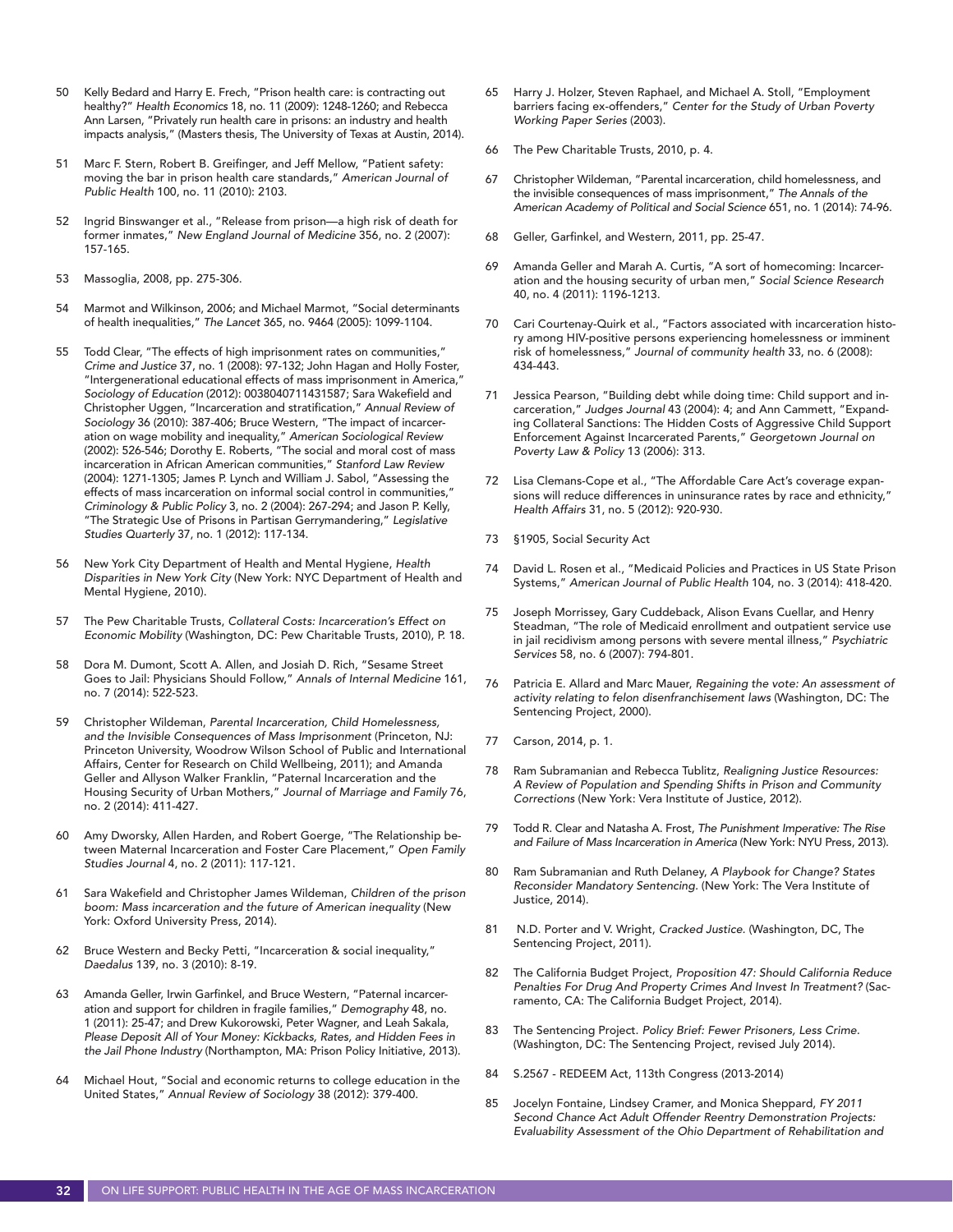*Correction Healthy Environments, Loving Parents (HELP II) Program* (Washtington, DC: The Urban Institute, 2013).

- 86 *Brown v. Plata*, 131 S. Ct. 1910, 563 U.S., 179 L. Ed. 2d 969 (2011).
- 87 Juan E Méndez, *Report of the Special Rapporteur on torture and other cruel, inhuman or degrading treatment or punishment,* (New York: UN High Commission on Human Rights, 2013).
- 88 U.S. Department of Justice, Office of Public Affairs. "Department of Justice Announces 48 States and Territories Have Committed to Ending Prison Rape," press release (Washington DC, May 28, 2014).
- 89 G. Goodale, L. Callahan, and H.J. Steadman, "Law & psychiatry: what can we say about mental health courts today?" *Psychiatric Services*, 64, no. 4 (2013), 298-300.
- 90 Josiah D. Rich et al., "How Health Care Reform Can Transform The Health Of Criminal Justice–Involved Individuals," *Health Affairs* 33, no. 3 (2014): 462-467; Barbara DiPietro and Lisa Klingenmaier, "Achieving Public Health Goals Through Medicaid Expansion: Opportunities in Criminal Justice, Homelessness, and Behavioral Health With the Patient Protection and Affordable Care Act," *American Journal of Public Health* 103, no. S2 (2013): e25-e29; and S. Phillips, *The Affordable Care Act: Implications for Public Safety and Corrections Populations* (Washington, DC: The Sentencing Project, 2012)
- David Mechanic, "Seizing opportunities under the Affordable Care Act for transforming the mental and behavioral health system," *Health Affairs* 31, no. 2 (2012): 376-382.
- Josiah D. Rich, Sarah E. Wakeman, and Samuel L. Dickman, "Medicine and the epidemic of incarceration in the United States," *The New England Journal of Medicine* 364, no. 22 (2011): 2081; Harry J. Steadman, "Prison Overcrowding in the Context of the ACA," *Psychiatric Services* 62, no. 10 (2011): 1117-1117; and Marsha Regenstein and Lea Nolan, *Implications of the Affordable Care Act's Medicaid Expansion on Low-Income Individuals on Probation* (Washington, DC: George Washington University, School of Public Health and Health Services, Department of Health Policy, 2014).
- 93 Stephen A. Somers et al., "Medicaid Expansion: Considerations For States Regarding Newly Eligible Jail-Involved Individuals," *Health Affairs* 33, no. 3 (2014): 455-461.
- 94 Colleen L. Barry and Haiden A. Huskamp. "Moving beyond parity—mental health and addiction care under the ACA," *New England Journal of Medicine* 365, no. 11 (2011): 973-975; and Kirsten Beronio, Sherry Glied, Rosa Po, and Laura Skopec, "Affordable Care Act will expand mental health and substance use disorder benefits and parity protections for 62 million Americans," *Mental Health* (2014): 2.
- Maureen McDonnell, Laura Brookes, and Arthur J. Lurigio, "The promise of healthcare reform in transforming services for jail releases and other criminal justice populations," *Health & Justice* 2, no. 1 (2014): 1-9; and Marsha Regenstein and Sara Rosenbaum, "What the Affordable Care Act means for people with jail stays," *Health Affairs* 33, no. 3 (2014): 448-454.
- 96 Maureen McDonnell, Laura Brookes, and Arthur J. Lurigio, "The promise of healthcare reform in transforming services for jail releasees and other criminal justice populations," *Health & Justice* 2, no. 1 (2014): 1-9; and Marsha Regenstein and Sara Rosenbaum. "What the Affordable Care Act means for people with jail stays," *Health Affairs* 33, no. 3 (2014): 448-454.
- 97 PPACA, Section 2201 (b)(1)(F).
- 98 Paul Nutting et al., "Transforming physician practices to patient-centered medical homes: lessons from the national demonstration project," *Health Affairs* 30, no. 3 (2011): 439-445.
- PPACA, Section 2703
- 100 PPACA, Section 3510.
- 101 Donna Willmott and Juliana van Olphen, "Challenging the health impacts of incarceration: the role for community health workers," *Californian Journal of Health Promotion* 3, no. 2 (2005): 38-48.
- 102 Emily A. Wang et al., "Engaging individuals recently released from prison into primary care: a randomized trial," *American Journal of Public Health* 102, no. 9 (2012): e22-e29.
- 103 Jacqueline Martinez et al., "Transforming the Delivery of Care in the Post–Health Reform Era: What Role Will Community Health Workers Play?" *American Journal of Public Health* 101, no. 12 (2011): e1; Amy Katzen and Maggie Morgan, *Affordable Care Act Opportunities for Community Health Workers: How Medicaid Preventive Services, Medicaid Health Homes, and State Innovation Models are Including Community Health Workers* (Cambridge, MA, Harvard Law School, Center for Health Law and Policy Innovation, May 2014).
- 104 S. Artiga, *Five Key Questions and Answers about Section 1115 Medicaid Demonstration Waivers* (Washington, DC: The Kaiser Family Foundation, Commission on Medicaid and the Uninsured, 2011).
- 105 David Cloud, Michelle Dougherty, and Robert L. May, "At the Intersection of Health and Justice," *Perspectives in Health Information Management* 11, no. Winter (2014); and Homer D. Venters, "Improving correctional health care: Health information exchange, health homes and the affordable care act" in 141st American Public Health Association Annual Meeting (November 2-November 6, 2013).
- 106 Benjamin D. Sommers, Katherine Baicker, and Arnold M. Epstein. "Mortality and access to care among adults after state Medicaid expansions," *New England Journal of Medicine* 367, no. 11 (2012): 1025-1034.
- 107 John Holahan, Matthew Buettgens, and Stan Dorn, *The cost of not expanding Medicaid* (Washington, DC: The Kaiser Family Foundation, Commission on Medicaid and the Uninsured, 2013).
- 108 U.S. Government Accountability Office (GAO). *Information on Inmate Eligibility and Federal Costs for Allowable Services,* (Washington, DC: GAO, October 2014; GAO-14-752R).
- 109 Michelle Alexander, *The New Jim Crow: Mass Incarceration in the Age of Colorblindness* (New York: The New Press, 2012); and Khalil Gibran Muhammad, *The Condemnation of Blackness* (Cambridge, MA: Harvard University Press, 2010).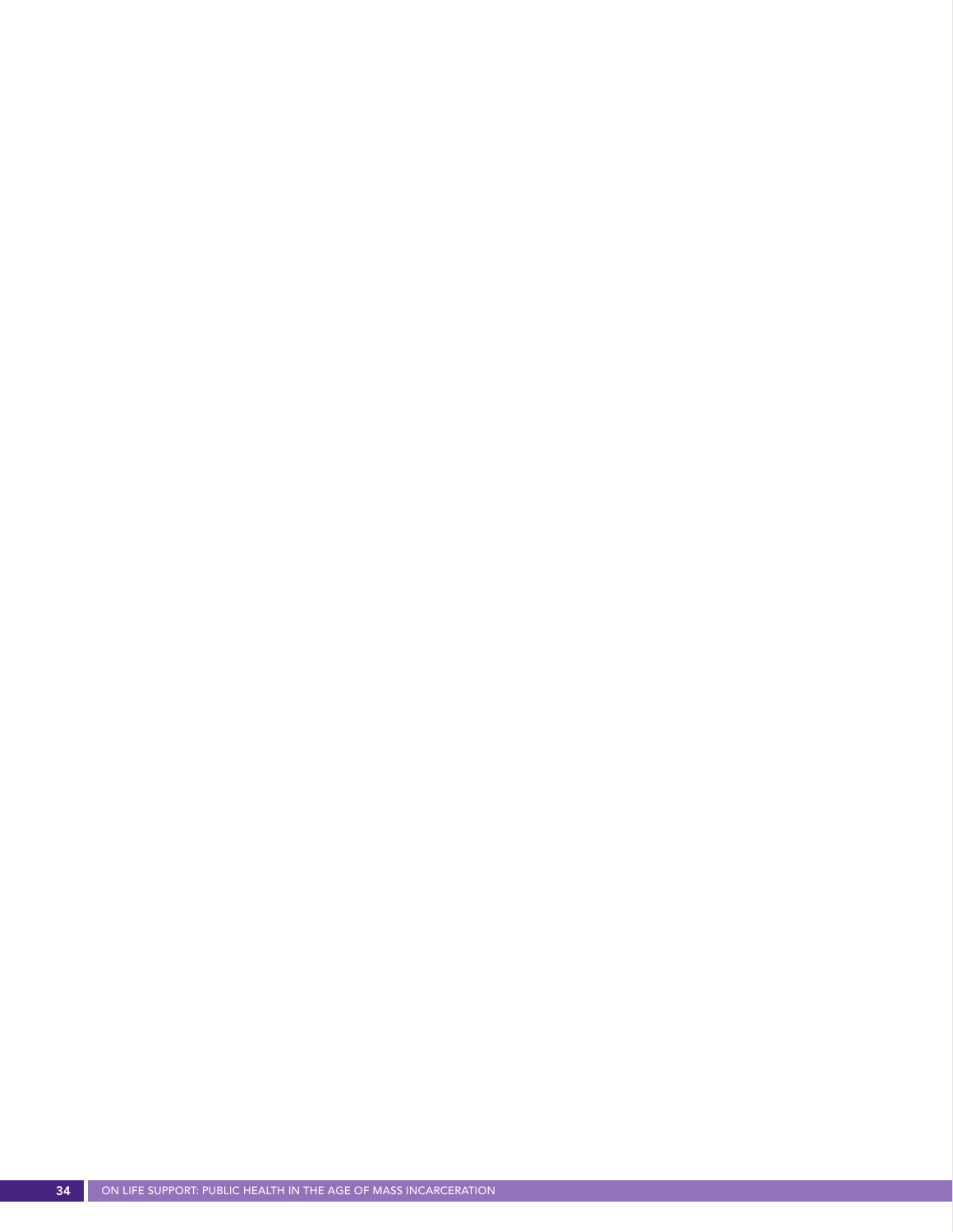# Acknowledgments

The author would like to thank Nick Turner and Jim Parsons for their leadership and commitment to advancing the Justice Reform for Healthy Communities initiative. I would especially like to thank Mary Crowley, Chris Munzing, Patricia Connelly, and David Hanbury for their invaluable contributions in editing, producing, and disseminating this publication.

© Vera Institute of Justice 2014. All rights reserved. An electronic version of this report is posted on Vera's website at www.vera.org/public-health-mass-incarceration.

The Vera Institute of Justice is an independent nonprofit organization that combines expertise in research, demonstration projects, and technical assistance to help leaders in government and civil society improve the systems people rely on for justice and safety. For more information, visit www.vera.org.

For more information about this report or Vera's Justice Reform for Healthy Communities initiative, contact David Cloud, senior program associate, Substance Use and Mental Health Program, at dcloud@vera.org.